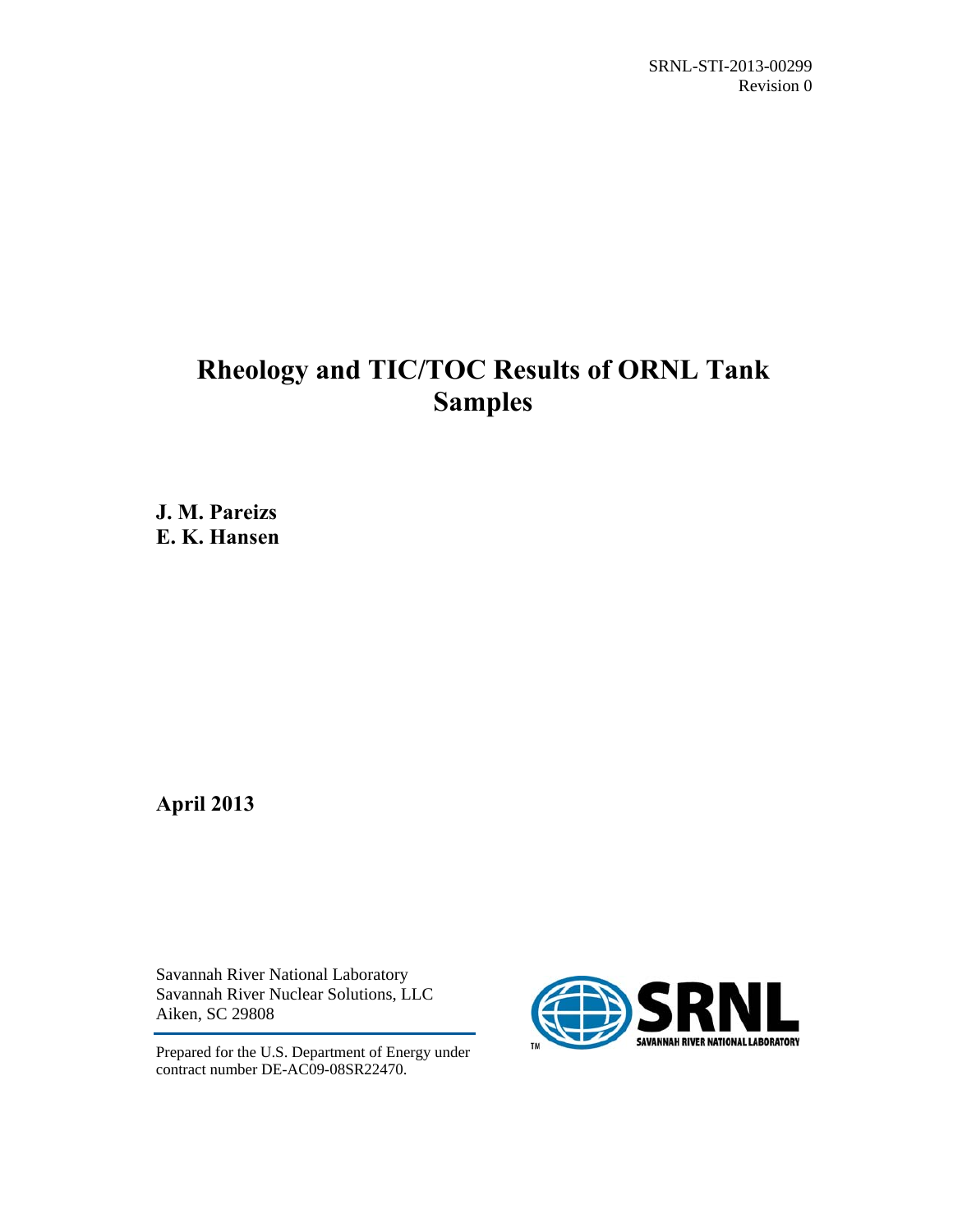### **DISCLAIMER**

This work was prepared under an agreement with and funded by the U.S. Government. Neither the U.S. Government or its employees, nor any of its contractors, subcontractors or their employees, makes any express or implied:

1. warranty or assumes any legal liability for the accuracy, completeness, or for the use or results of such use of any information, product, or process disclosed; or

2. representation that such use or results of such use would not infringe privately owned rights; or

3. endorsement or recommendation of any specifically identified commercial product, process, or service.

Any views and opinions of authors expressed in this work do not necessarily state or reflect those of the United States Government, or its contractors, or subcontractors.

#### **Printed in the United States of America**

#### **Prepared for U.S. Department of Energy**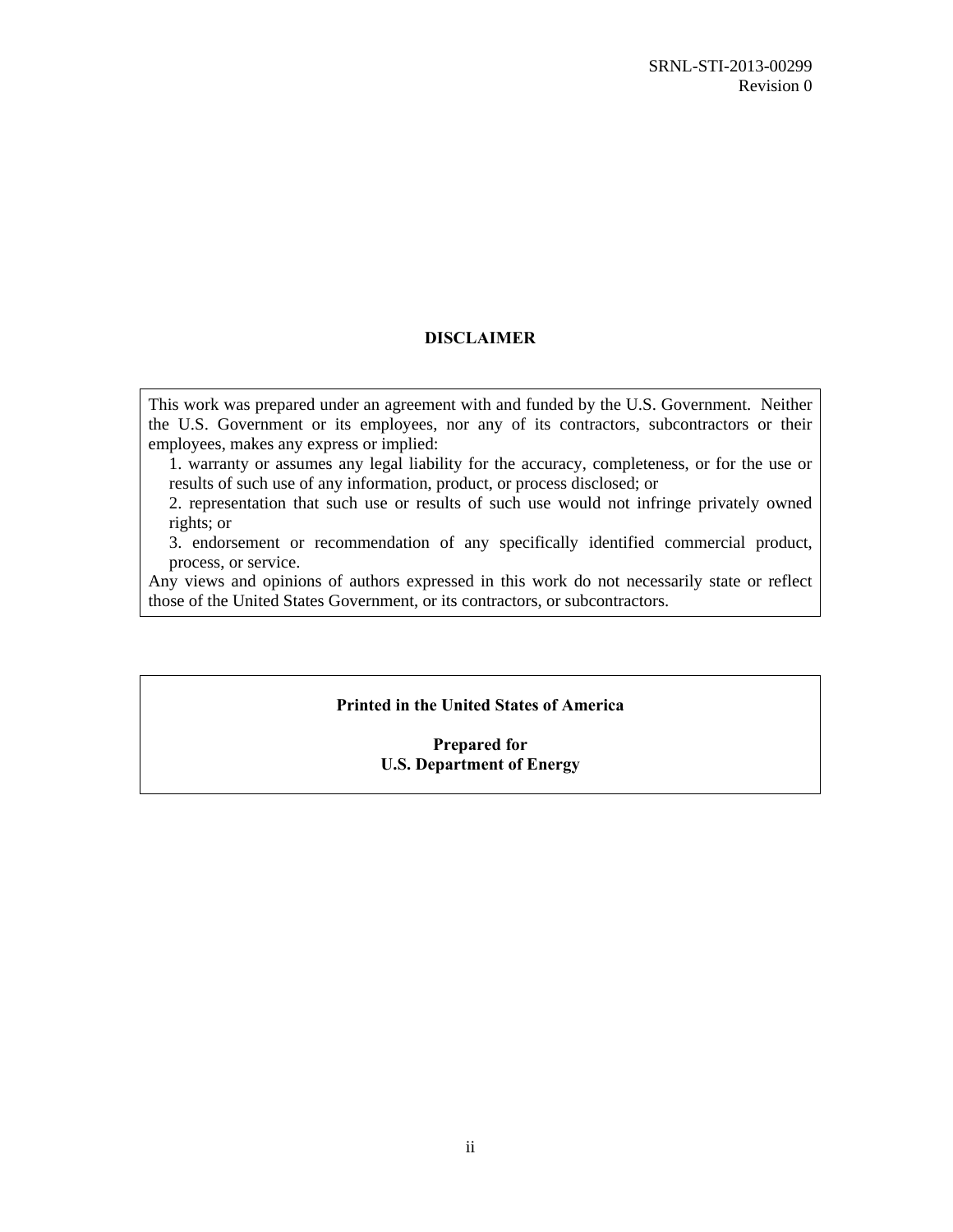**Keywords:** *ORNL, SLUDGE, SLURRY, RHEOLOGY, TIC, TOC*

**Retention:** *Permanent*

# Rheology and TIC/TOC Results of ORNL Tank Samples

J. M. Pareizs E. K. Hansen

**April 2013** 

Savannah River National Laboratory Savannah River Nuclear Solutions, LLC Aiken, SC 29808

Prepared for the U.S. Department of Energy under contract number DE-AC09-08SR22470.

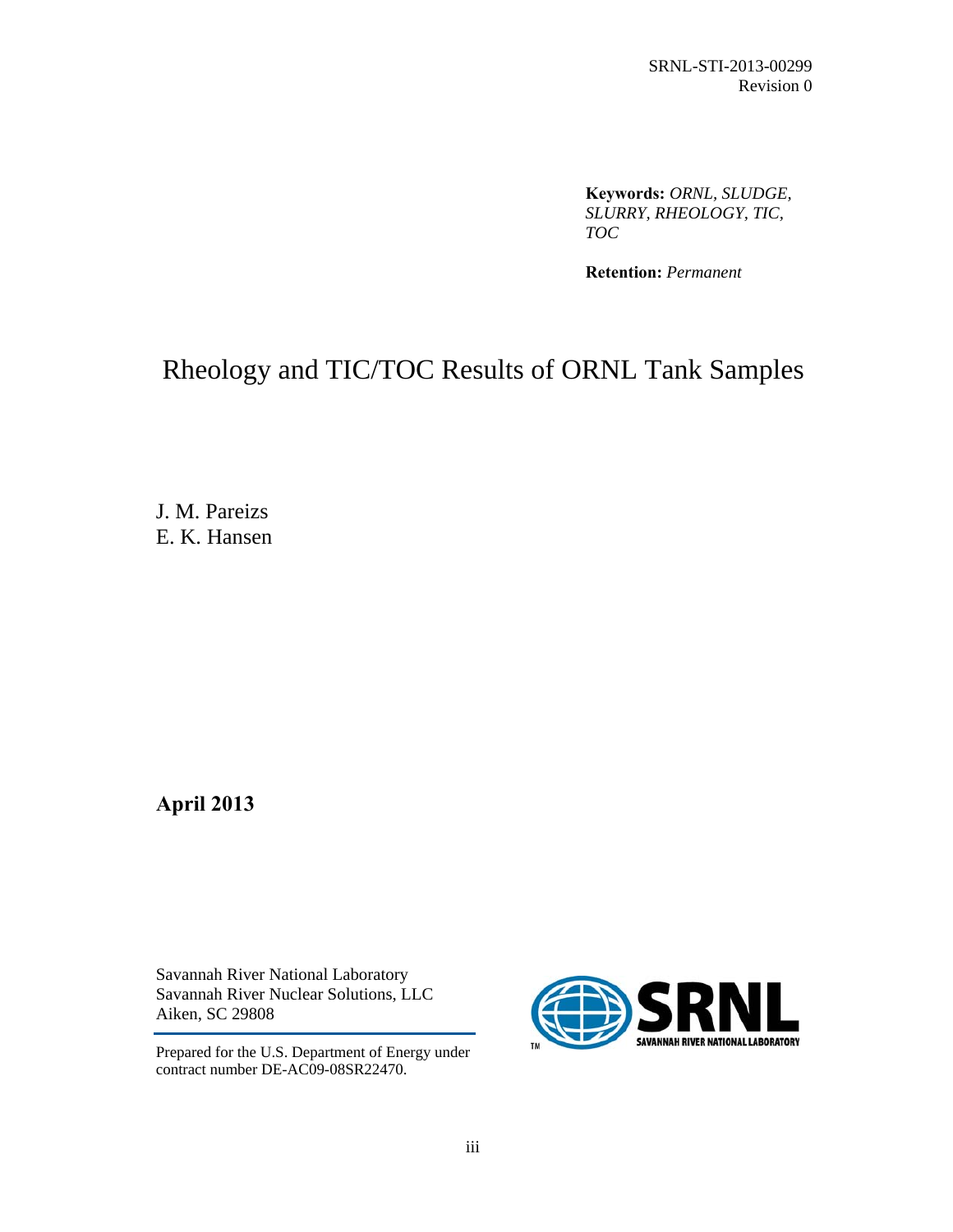# **REVIEWS AND APPROVALS**

AUTHORS:

| J. M. Pareizs, Process Technology Programs | Date |
|--------------------------------------------|------|
|                                            |      |
| E. K. Hansen, Process Technology Programs  | Date |
|                                            |      |
| <b>TECHNICAL REVIEW:</b>                   |      |
|                                            |      |
| M. E. Stone, Process Technology Programs   | Date |
|                                            |      |
| <b>APPROVAL:</b>                           |      |
|                                            |      |
| C. C. Herman, Manager                      | Date |
| Process Technology Programs                |      |
|                                            |      |
| S.L. Marra, Manager                        | Date |

Environmental & Chemical Process Technology Research Programs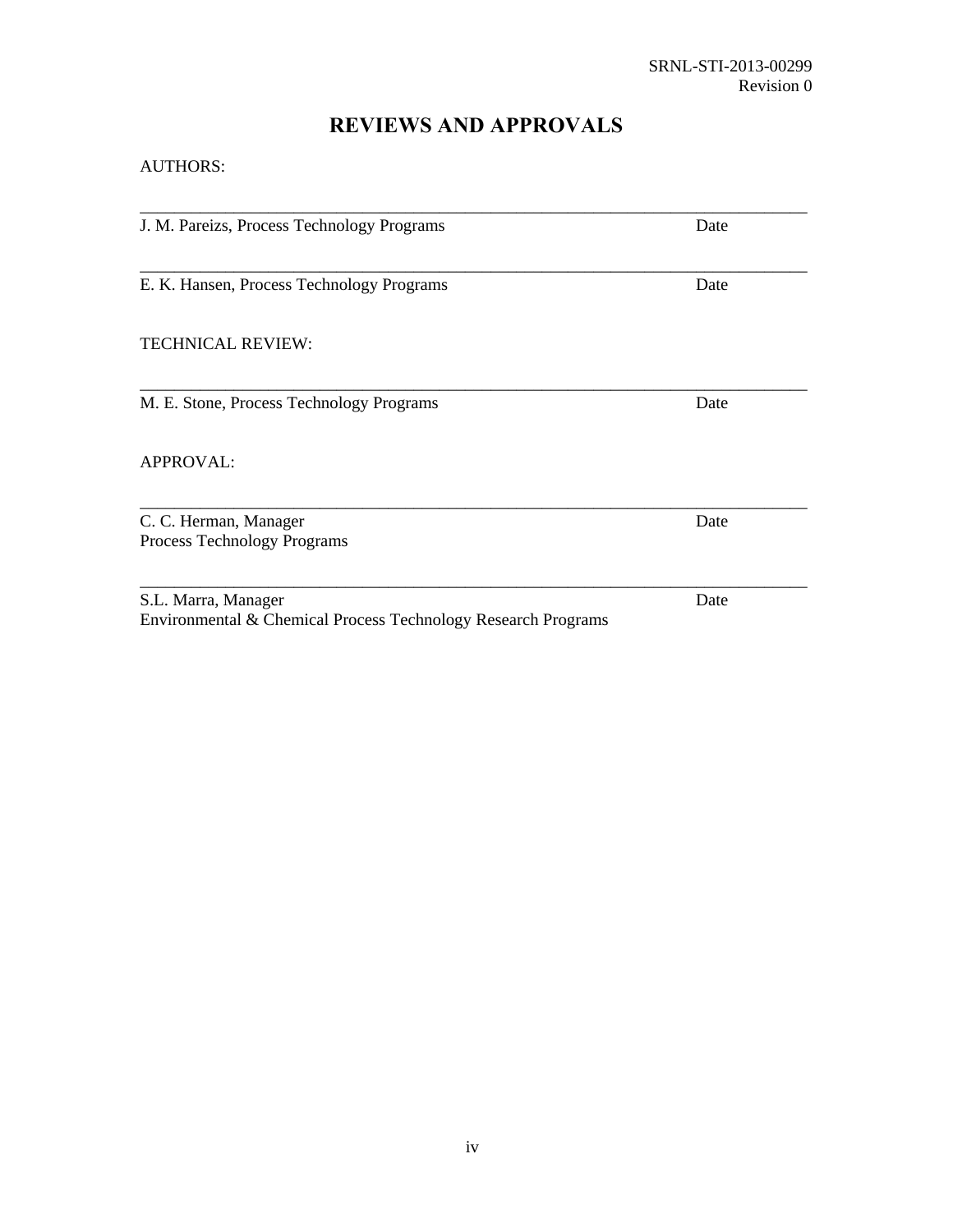# **TABLE OF CONTENTS**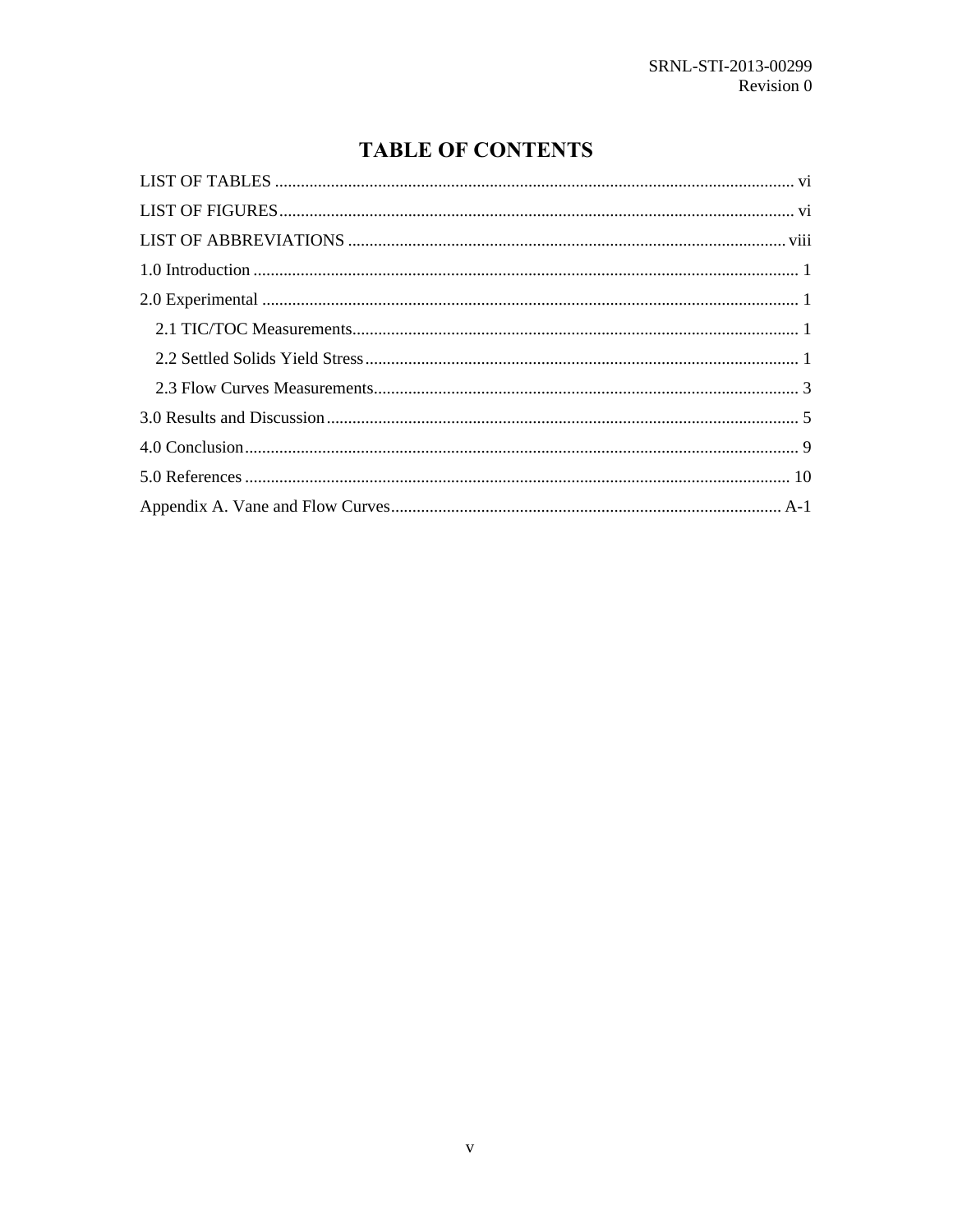# **LIST OF TABLES**

| Table 3-2. Vane 24 Hour Settled Solids Yield Stress of As-Received ORNL Samples |  |
|---------------------------------------------------------------------------------|--|
|                                                                                 |  |

# **LIST OF FIGURES**

| Figure 3-1 Bingham Plastic Yield Stress Versus Wt% TSS for ORNL-24/25/28/30 Sludges 8 |  |
|---------------------------------------------------------------------------------------|--|
|                                                                                       |  |
|                                                                                       |  |
|                                                                                       |  |
|                                                                                       |  |
|                                                                                       |  |
|                                                                                       |  |
|                                                                                       |  |
|                                                                                       |  |
|                                                                                       |  |
|                                                                                       |  |
|                                                                                       |  |
|                                                                                       |  |
|                                                                                       |  |
|                                                                                       |  |
|                                                                                       |  |
|                                                                                       |  |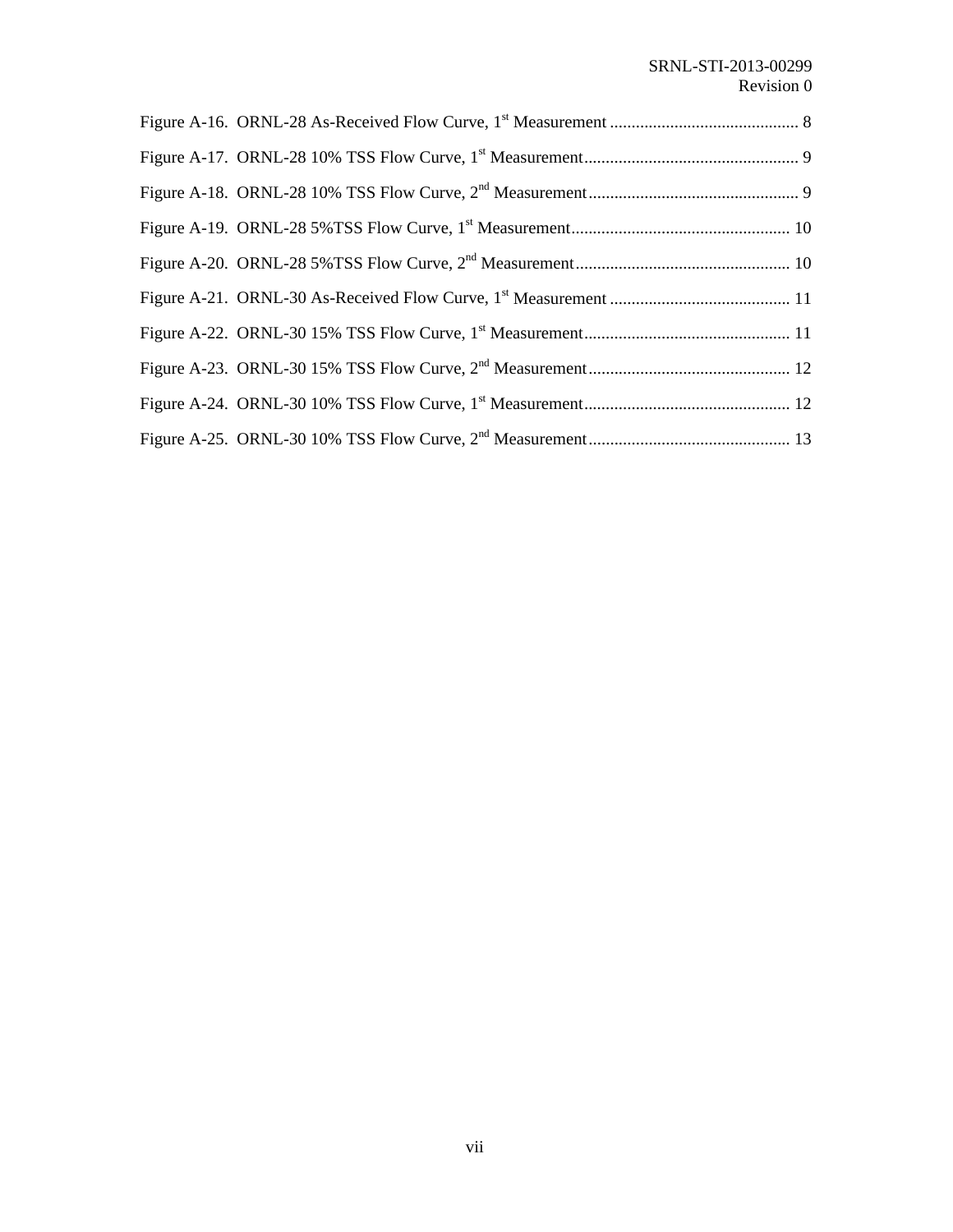# **LIST OF ABBREVIATIONS**

| <b>ORNL</b> | Oak Ridge National Laboratory      |
|-------------|------------------------------------|
| <b>SRNL</b> | Savannah River National Laboratory |
| <b>SSYS</b> | <b>Settled Solids Yield Stress</b> |
| <b>TIC</b>  | <b>Total Inorganic Carbon</b>      |
| <b>TOC</b>  | <b>Total Organic Carbon</b>        |
| <b>TSS</b>  | total suspended solids             |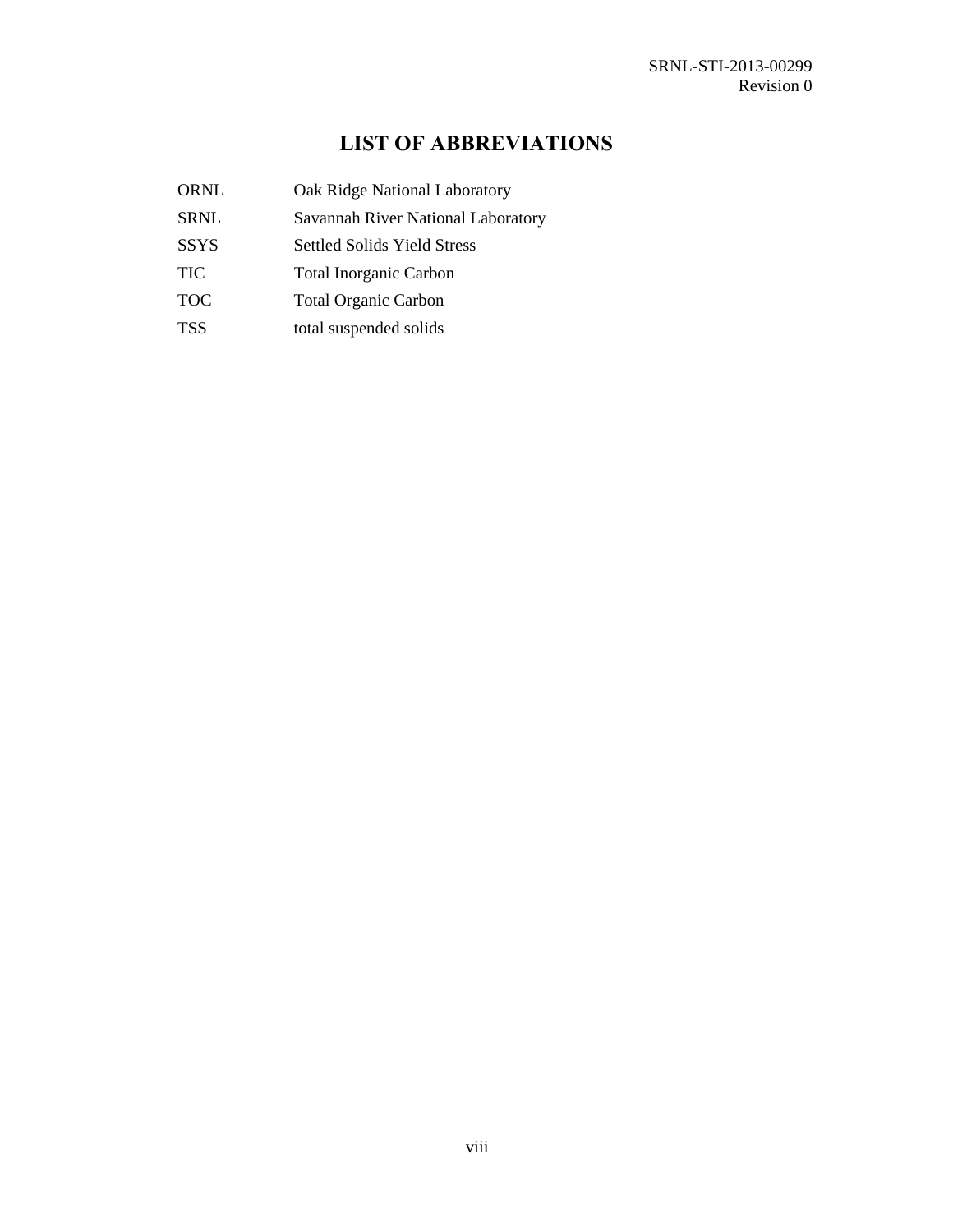### **1.0 Introduction**

The Savannah River National Laboratory (SRNL)) was requested by Oak Ridge National Laboratory (ORNL) to perform total inorganic carbon (TIC), total organic carbon (TOC), and rheological measurements for several Oak Ridge tank samples. The tanks designated by ORNL are W-24, W-25, W-28, and W-30. In this report, the samples are designated as ORNL-24, ORNL-25, ORNL-28, and ORNL-30 respectively.

As received slurry samples were diluted and submitted to SRNL-Analytical for TIC and TOC analyses.

Settled solids yield stress (also known as settled shear strength) of the as received settled sludge samples were determined using the vane method and these measurements were obtained 24 hours after the samples were allowed to settled undisturbed.

Rheological or flow properties (Bingham Plastic viscosity and Bingham Plastic yield stress) were determined from flow curves of the homogenized or well mixed samples. Other targeted total suspended solids (TSS) concentrations samples were also analyzed for flow properties and these samples were obtained by diluting the as-received sample with de-ionized (DI) water.

### **2.0 Experimental**

### 2.1 TIC/TOC Measurements

Total inorganic carbon (TIC) and total organic carbon (TOC) samples were prepared for analysis by diluting sub-samples of the as-received samples by 20x using DI water. Dilutions were performed in duplicate.

#### 2.2 Settled Solids Yield Stress

As received slurry samples were mixed by shaking the sample bottles. The slurries were then poured into separate containers and allowed to settle overnight prior to performing the vane measurement.

Vanes have been used to measure the yield stress of non-Newtonian fluids as shown in Figure 2-1.<sup>1,2,3,4,5,6,7</sup> The vane is inserted into the fluid and is rotated at a very slow speed, unlike in flow curve measurement (see section 2.3). The surface area that the vane cuts through the sample is used to determine the shear stress. This surface area is that of a cylinder, which are defined by the diameter and height of the vane. It has been shown that this is a good assumption for determining the yield stress of the fluid using the vane.<sup>6,7</sup> Equation [2-1] is used to determine the SSYS and it assumes the stress is constant on all surfaces and the sample satisfies all the dimensional requirements shown in Figure 2-1 for subsurface vane measurements. Due to the sample volume available for this measurement, the vane was inserted into the sample such that the top of the vane is located near the top of the sample surface with all the other geometric requirements satisfied. In this case, an additional assumption is made such that the top surface of the vane (circle) experiences no stress from the fluid, whereas all the other surfaces experience the same shear stress. This requires equation [2-1] to be slightly modified to exclude shear stress contribution from the top surface, resulting in equation [2-2].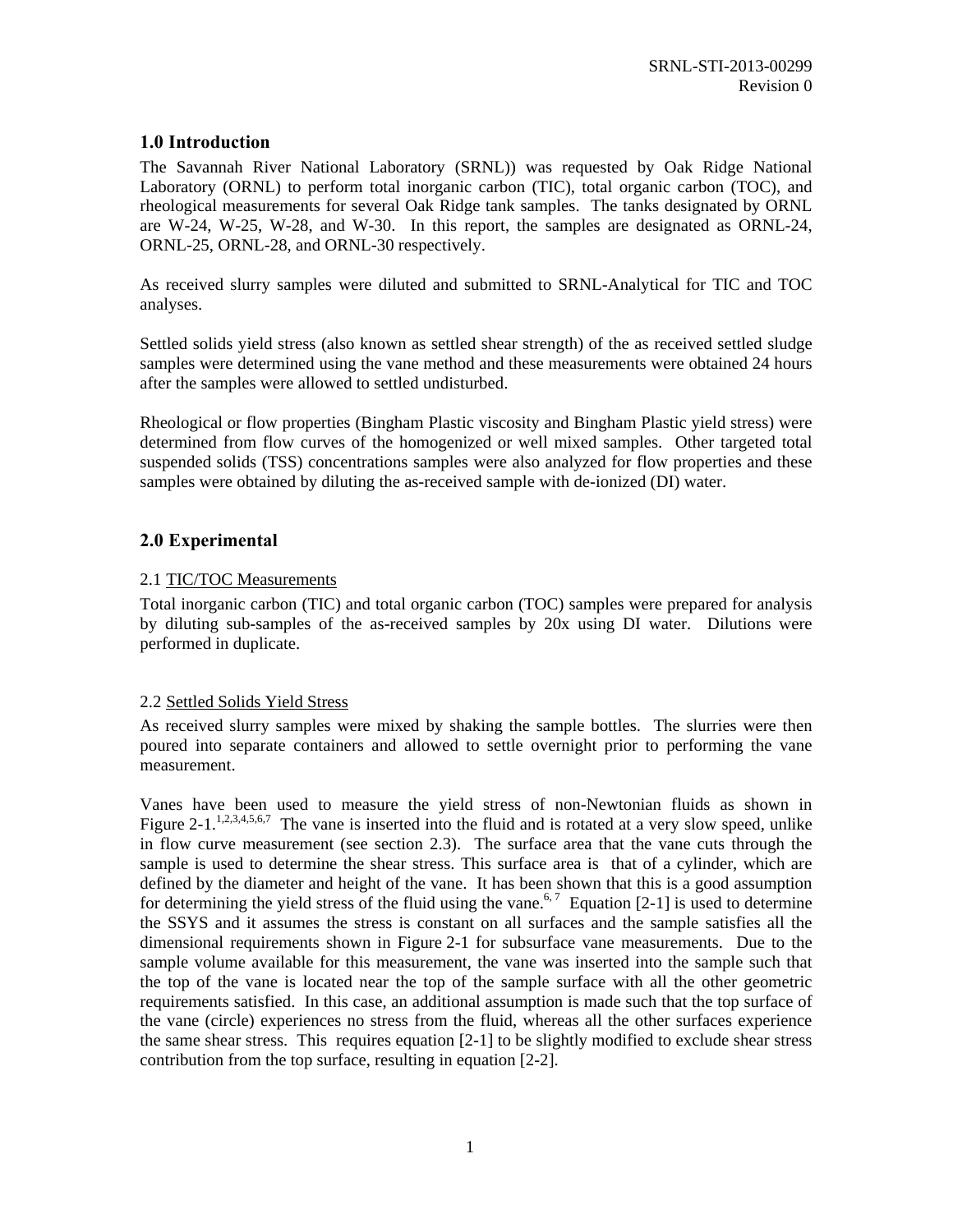$$
\tau = \frac{\Gamma}{\frac{\pi \cdot D^3}{2} \left(\frac{H}{D} + \frac{1}{3}\right)} = A \cdot \Gamma, \ A = \frac{2}{\pi \cdot D^3 \left(\frac{H}{D} + \frac{1}{3}\right)} \left(\frac{1}{m^3} \, or \, \frac{Pa}{N \cdot m}\right) \tag{2-1}
$$

Where  $\Gamma$  = measured torque or measured % torque (N·m or % torque)

- $D =$  diameter of vane  $(m)$
- $H = height of vane (m)$

A = geometric constant (Pa/(N·m) or Pa $\Gamma_{\text{max}}/(100\%)$ )

$$
\tau_{\text{surface}} = \frac{\Gamma}{\frac{\pi \cdot D^3}{2} \left(\frac{H}{D} + \frac{1}{6}\right)} = A_{\text{surface}} \cdot \Gamma, A_{\text{surface}} = \frac{2}{\pi \cdot D^3 \left(\frac{H}{D} + \frac{1}{6}\right)} \left(\frac{Pa}{N \cdot m} or \frac{Pa}{\% \Gamma}\right) [2-2]
$$



**Figure 2-1. Vane Requirements and Actual Vane** 

A typical stress versus time (or displacement) curve for a vane measurement is shown in Figure 2-2. The initial vane response for a non-Newtonian fluid having a yield stress is typically linear with a slope that is called the Hookean elastic modulus (G). The point of departure from this linear region, called the static yield stress, $<sup>1</sup>$  occurs when the fluid starts to transition from a</sup> fully elastic to viscoelastic behavior. At the maximum stress, the behavior of the material transitions between viscoelastic and fully viscous and is called the yield stress (also known as the dynamic yield stress). This maximum shear stress is the reported SSYS.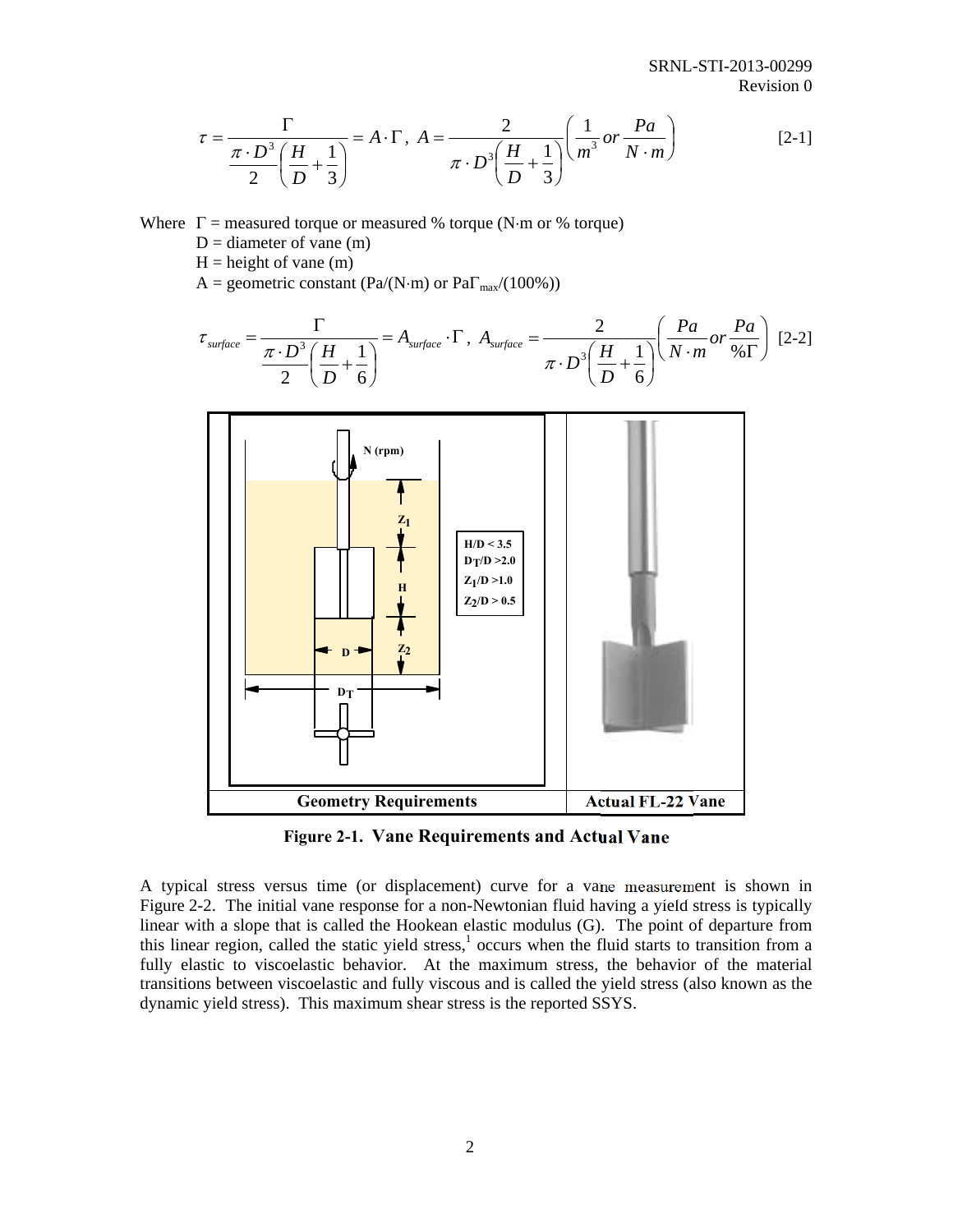

**Figure 2-2. Typical Vane Torque Versus Time/Displacement Curve** 

The vane dimensions used are  $H = 16$  mm and  $D = 22$  mm. The Haake M5 measuring head and RV30 controller were used to perform these measurements and the maximum torque of the M5 measuring head is 4.9 N·cm. The A factor for this vane given the surface measuring condition is shown in equation [2-3].

$$
A = \frac{2}{\pi \cdot (0.022m)^3 \cdot \left( \left( \frac{16}{22} \right) + \frac{1}{6} \right)} \cdot \frac{1}{m^3} \cdot \frac{Pa}{m^2} \cdot \frac{4.9N \cdot cm}{100\% \Gamma} \cdot \frac{m}{100cm} = 32.77 \frac{Pa}{\% \Gamma}
$$
 [2-3]

The vane rotational speed for measuring the SSYS used at SRNL is 0.3 RPM. This rotational speed was attempted for these ORNL samples, but the resulting vane response could not be analyzed due to the erratic responses. The reason for these erratic responses could be due to the ability of this specific instrument to control this targeted rotational speed. The vane rotational speed was then increased to 0.6 RPM, a rotational speed that is still acceptable for vane measurements. Increasing the rotational speed could result in a higher shear stress curve.

#### 2.3 Flow Curves Measurements

.

The rheological properties of the as received samples and samples diluted with DI water to target wt% TSS were calculated from flow curve measurements. Because of limited sample volume of the as-received ORNL samples, the diluted wt% TSS were calculated rather than being measured. The wt% TSS of the original ORNL samples were provided by ORNL. The wt% TSS of the diluted samples was calculated using equation [2-4] from subsamples taken from the original ORNL samples.

$$
(wt\%TSS)_{diluted} = \frac{mass\ of\ TSS\ in\ original\ subsample}{mass\ of\ original\ subsample+mass\ of\ D1\ water\ add} \times 100\%
$$
 [2-4]

Rheological properties were determined using a Haake M5/RV30 rotoviscometer. The M5/RV30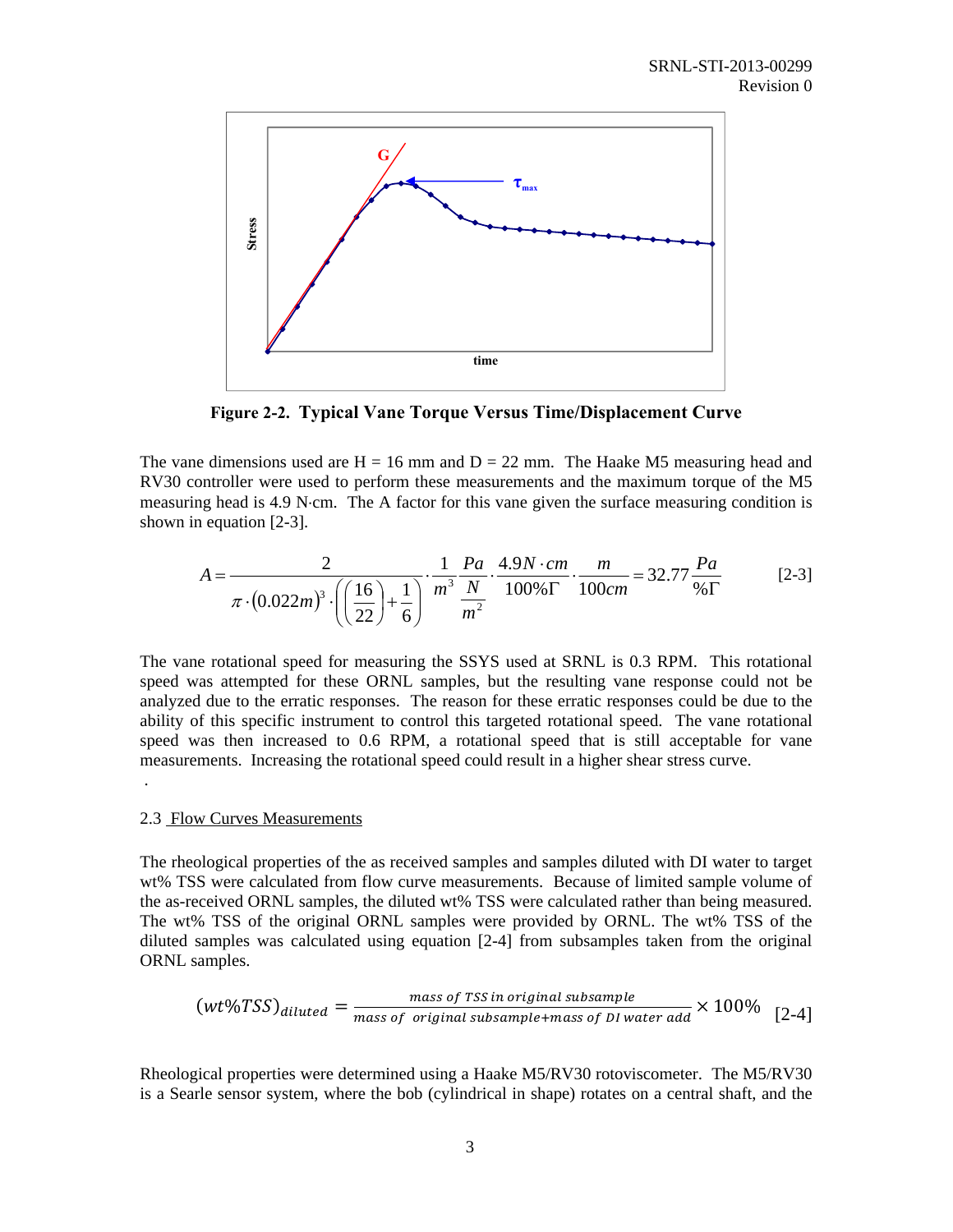cup is fixed, with the fluid between the two surfaces. The torque and rotational speed of the bob are measured. Heating/cooling of the cup/sample/bob is through the holder for the cup. The shear stress is determined from the torque measurement and is independent of the rheological properties. Conditions that impact the measured torque are; slip (material does not properly adhere to the rotor or cup), phase separation (buildup of liquid layer on rotor), sedimentation (particles settling out of the shearing zone), homogeneous sample (void of air), lack of sample (gap not filled), excess sample (primarily impacts rheologically thin fluids), completely filling up the void below the bob (air buffer that is now filled with fluid) and Taylor vortices. The first five items yield lower stresses and the last three add additional stresses. Particles larger than or near the size of the gap between the bob and cup can impact the measurement by generating stress spikes in the flow curve and these spikes have to be removed to analyze the flow curve. These larger particles are typically very low in concentration and their impact is typically observed during the initial ramping in the up curve measurement. The shear rate is geometrically determined using the equations of change (continuity and motion) and is that for a Newtonian fluid. This assumption also assumes that the flow field is fully developed and the flow is laminar. The shear rate can be calculated for non-Newtonian fluids using the measured data and fitting this data to the rheological model or corrected as recommended by Darby<sup>8</sup>. In either case, for shear thinning non-Newtonian fluids typical of sludge wastes, the corrected shear rates are greater than their corresponding Newtonian shear rates, resulting in a mathematically thinner fluid. Correcting the flow curves will not be performed in this task, resulting in calculations giving a slightly more viscous fluid. The bob/cup combination typically used for measuring sludge at SRNL is the MV I rotor. The shape, dimensions, and geometric constants for the MV I rotor are provided in Table 2-1.

The flow curves for the sludge were fitted to the down curves from  $600 \text{ sec}^{-1}$  to  $50 \text{ sec}^{-1}$  using the Bingham Plastic rheological model, Equation [2-5], where  $\tau$  is the measured stress (Pa),  $\tau_0$  is the Bingham Plastic yield stress (Pa),  $\mu_{\gamma}$  is the plastic viscosity (Pa·sec), and  $\dot{\gamma}$  is the measured shear rate ( $sec^{-1}$ ). Either the up or down curve from the flow curve measurement can be analyzed. For cases where the fluids show thixotropic properties, e.g., the down curve is below the up curve, the down curve is typically analyzed and reported. The down curve is also more representative of processes such as continuously mixed vessels. These samples also contained larger particulates (close to the gap size between the bob-cup) which generate spikes (due to jamming of the particles between the bob/cup) and removal of these spike responses were necessary in some of the samples to allow for assessing the data. During all these measurements, the sample remained in the cup for a second or third measurement, due to the limited sample availability and the flow curve for these subsequent measurements were manually corrected for a yield stress off set that is inherit to the instrument and dependent on the sample.

$$
\tau = \tau_o + \mu_\infty \dot{\gamma} \tag{2-5}
$$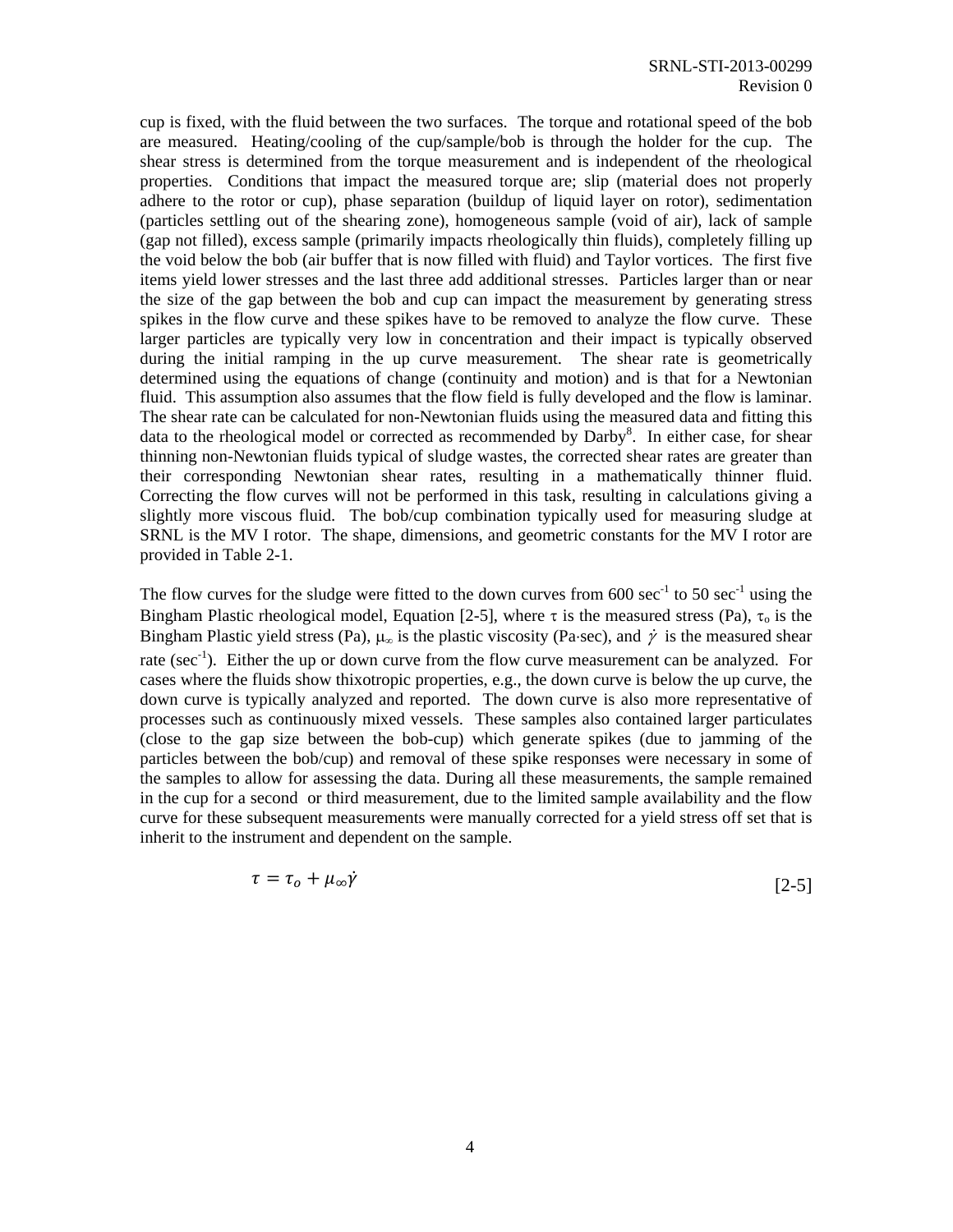| Rotor Design | Dimensions and Flow Curve Program |           |  |
|--------------|-----------------------------------|-----------|--|
| Ra<br>Ri     | Rotor Type                        | MV I      |  |
|              | Rotor radius - $R_i$ (mm)         | 20.04     |  |
|              | Cup Radius - $R_a$ (mm)           | 21.0      |  |
|              | Height of rotor -L (mm)           | 60        |  |
|              | Sample Volume $(cm3)$             | 40        |  |
|              | minimum                           |           |  |
|              | A factor (Pa/% torque)            | 3.22      |  |
|              | M factor $(s^{-1}/%RPM)$          | 11.7      |  |
|              | Shear rate range $(s^{-1})$       | $0 - 600$ |  |
|              | Ramp up time (min)                | 5         |  |
|              | Hold time (min)                   |           |  |
|              | Ramp down time (min)              | 5         |  |

**Table 2-1. MV I Rotor Specifications and Flow Curve Program** 

### **3.0 Results and Discussion**

TIC and TOC results are presented in Table 3-1. The results have been corrected for dilution, and results for both replicates, along with the average, are provided.

|               |                | <b>Inorganic Carbon</b> | <b>Organic Carbon</b>    |                           |  |
|---------------|----------------|-------------------------|--------------------------|---------------------------|--|
| <b>Sample</b> | Result (mg/kg) | Average(mg/kg)          | <b>Result</b><br>(mg/kg) | <b>Average</b><br>(mg/kg) |  |
| ORNL 24 A     | 2,800          |                         | 2,800                    |                           |  |
| ORNL_24_B     | 3,200          | 3,000                   | 3,200                    | 3,000                     |  |
| ORNL_25_A     | 2,300          | 2,000                   | 2,000                    |                           |  |
| ORNL_25_B     | 1,700          |                         | 1,700                    | 1,850                     |  |
| ORNL_28_A     | 2,000          |                         | < 1,500                  |                           |  |
| ORNL_28_B     | 2,100          | 2,050                   | < 1,500                  | < 1,500                   |  |
| ORNL_30_A     | 3,000          |                         | 1,700                    |                           |  |
| ORNL 30 B     | 2,500          | 2,750                   | 1,500                    | 1,600                     |  |

**Table 3-1. Total Inorganic and Organic Carbon Results** 

Yield stress from the vane measurements of the settled samples after 24 hours of settling are provided in Table 3-2. The vane curves are presented in Figure A-1 through Figure A-4 at the rotational speed of 0.6 rpm as decribed in section 2.2. The vane measurements were obtained at ambient SRNL Shielded Cells temperature (approximately 20°C). The volumes of the settled solids were not measured.

| Table 3-2. Vane 24 Hour Settled Solids Yield Stress of As-Received ORNL Samples |  |  |  |  |  |
|---------------------------------------------------------------------------------|--|--|--|--|--|
|---------------------------------------------------------------------------------|--|--|--|--|--|

| Sample  | <b>Yield Stress</b><br>(Pa) |
|---------|-----------------------------|
| ORNL-24 | 58                          |
| ORNL-25 | 8.3                         |
| ORNL-28 | 72                          |
| ORNL-30 | 130                         |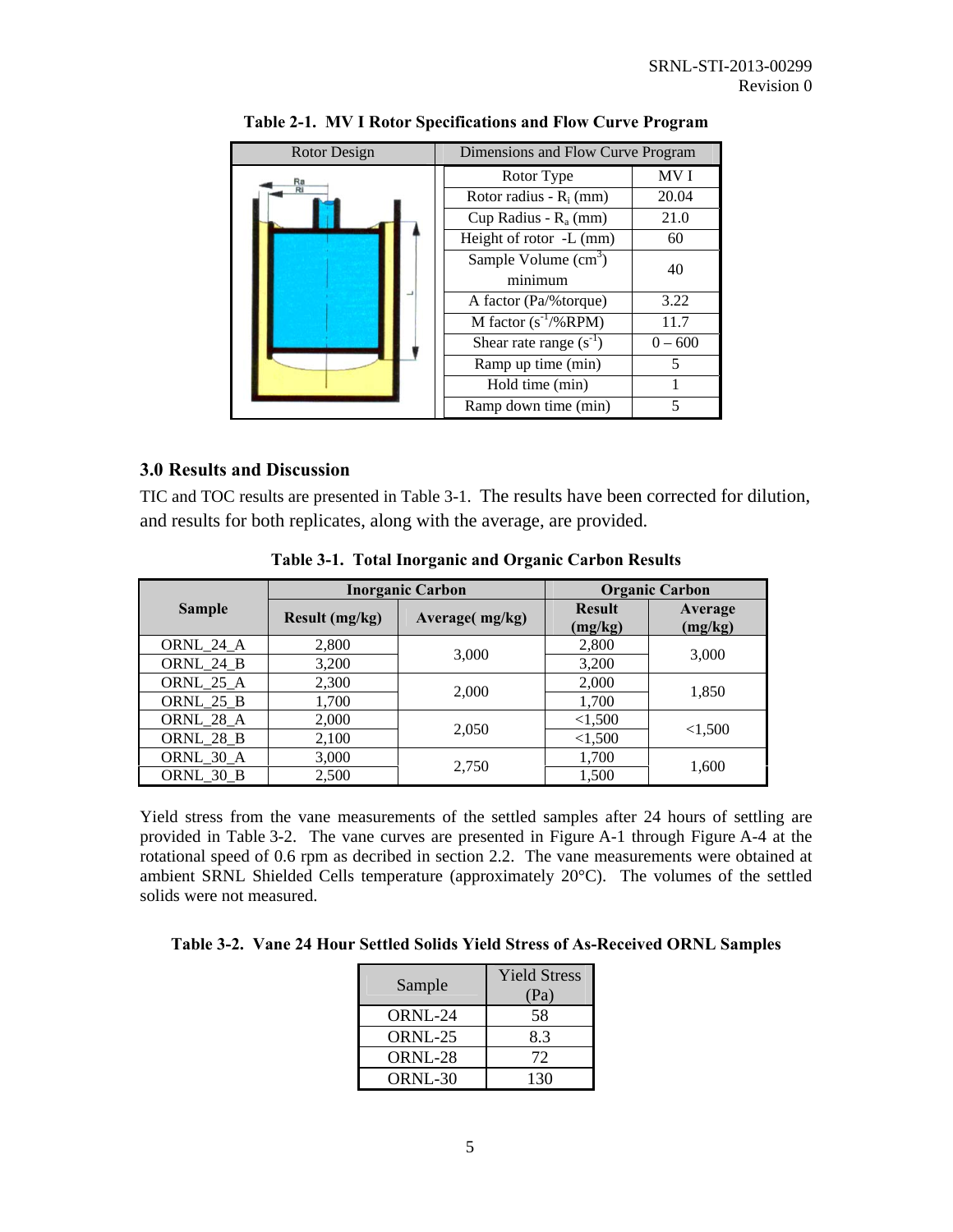Rheological results (Bingham Plastic yield stress and plastic viscosity) from the flow curves are presented in Table 3-3. All measurements were performed at 25 °C. The corresponding flow curves are given in Appendix A, Figure A-5 through Figure A-24. As can be seen in many of these flow curves, there are spikes in the sheer stress, especially on the up curves, as well in some of the down curves, indicating large particle interactions between the bob and cup.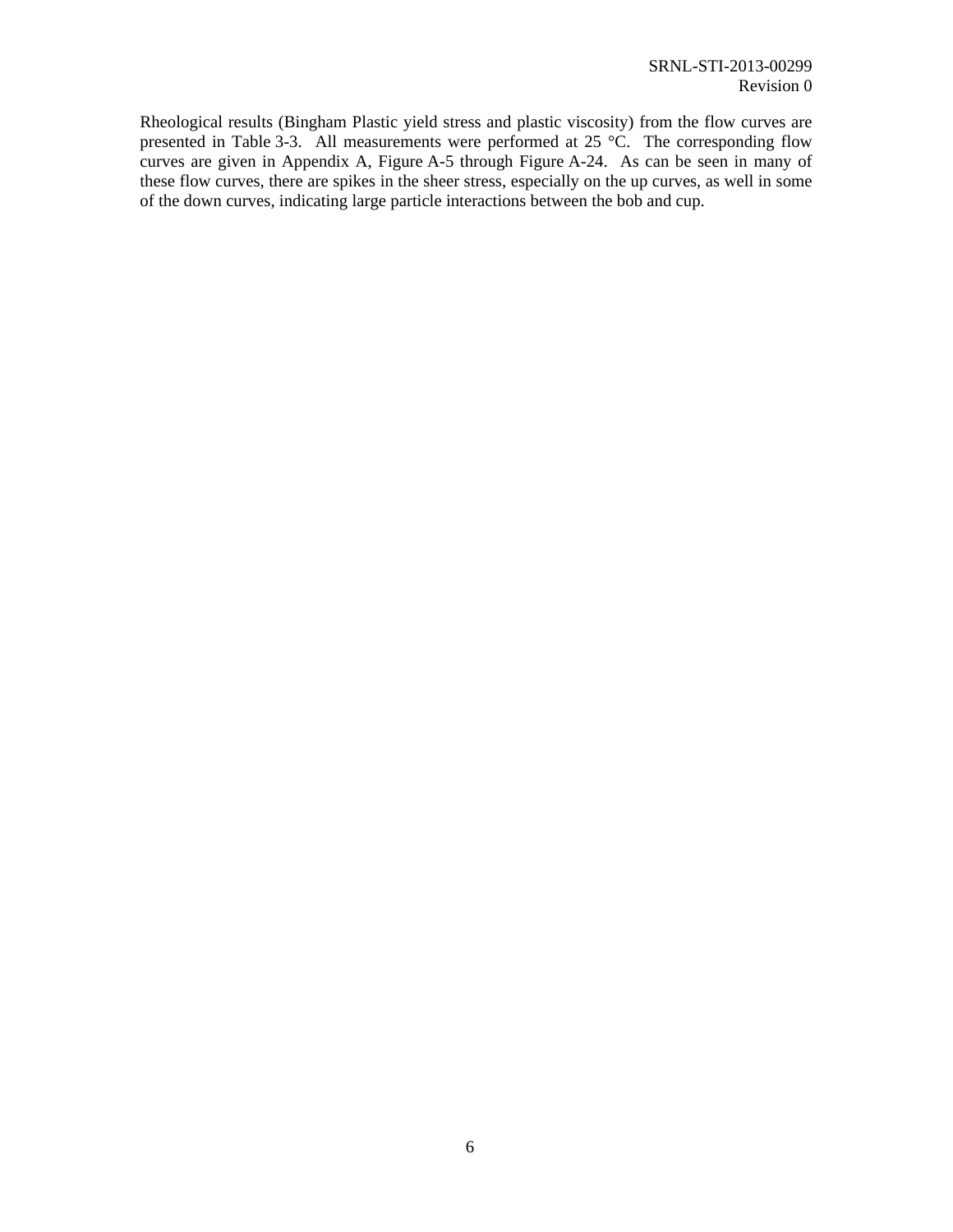| Sample  | wt% TSS | Measurement    | <b>Yield Stress</b><br>(Pa)       | Plastic<br>Viscosity (cP)         | $R^2$  |  |
|---------|---------|----------------|-----------------------------------|-----------------------------------|--------|--|
|         |         | $\mathbf{1}$   | 22.8                              | 19.2                              | 0.9841 |  |
|         | 27.22   | $\overline{2}$ |                                   | Yield stress off-set not recorded |        |  |
|         | 15      | $\mathbf{1}$   | Data is too noisy - solids impact |                                   |        |  |
| ORNL-24 |         | $\overline{c}$ | 1.0                               | 5.1                               | 0.9652 |  |
|         |         | 1              | 0.2                               | 2.5                               | 0.9674 |  |
|         | 10      | $\overline{2}$ | 0.0                               | 2.6                               | 0.9574 |  |
|         |         | Average        | 0.1                               | 2.6                               |        |  |
|         |         | $\mathbf{1}$   | 3.3                               | 7.6                               | 0.9875 |  |
|         | 17.78   | $\overline{2}$ | 3.4                               | 7.1                               | 0.9860 |  |
|         |         | 3              | 3.7                               | 7.2                               | 0.9829 |  |
|         |         | Average        | 3.5                               | 7.3                               |        |  |
| ORNL-25 | 15      | $\mathbf{1}$   |                                   | Solids impacting flow curve       |        |  |
|         |         | $\overline{2}$ | 1.7                               | 5.8                               | 0.9725 |  |
|         |         | $\mathbf{1}$   | 0.1                               | 4.0                               | 0.9755 |  |
|         | 10      | $\overline{2}$ | 0.1                               | 3.0                               | 0.9590 |  |
|         |         | Average        | 0.1                               | 3.5                               |        |  |
|         | 16.23   | $\mathbf{1}$   | 19.1                              | 20.0                              | 0.9784 |  |
|         |         | $\overline{2}$ | Yield stress off-set not recorded |                                   |        |  |
|         | 10      | $\mathbf{1}$   | 3.4                               | 7.6                               | 0.9587 |  |
| ORNL-28 |         | $\overline{2}$ | 2.9                               | 6.9                               | 0.9892 |  |
|         |         | Average        | 3.2                               | 7.3                               |        |  |
|         | 5       | $\mathbf{1}$   | 0.0                               | 2.6                               | 0.9708 |  |
|         |         | $\overline{2}$ | 0.0                               | 2.5                               | 0.9661 |  |
|         |         | Average        | 0.0                               | 2.6                               |        |  |
|         |         | $\mathbf{1}$   | 33.0                              | 26.0                              | 0.9236 |  |
|         | 29.65   | $\sqrt{2}$     | Yield stress off-set not recorded |                                   |        |  |
| ORNL-30 | 15      | $\mathbf{1}$   | 0.3                               | 4.0                               | 0.9578 |  |
|         |         | $\overline{2}$ | 0.2                               | 3.7                               | 0.9760 |  |
|         |         | Average        | 0.3                               | 3.8                               |        |  |
|         |         | $\mathbf{1}$   | 0.0                               | 2.5                               | 0.9593 |  |
|         | $10*$   | $\overline{2}$ | 0.0                               | 2.7                               | 0.9463 |  |
|         |         | Average        | 0.0                               | 2.6                               |        |  |

**Table 3-3. Bingham Plastic Yield Stress and Plastic Viscosity For ORNL Samples** 

\* Note that the yield stress was set to zero for these measurements and the slope of the line was reported as the viscosity. This is a zero off-set issue related to the instrument and fluids cannot have negative yield stresses.

The Bingham Plastic yield stress and plastic viscosity versus the wt% TSS for the bolded items in Table 3-3 are plotted in Figure 3-1and Figure 3-2 respectively so as to compare the samples. ORNL-24 and ORNL-30 seem to have similar property responses with respect to wt% TSS. The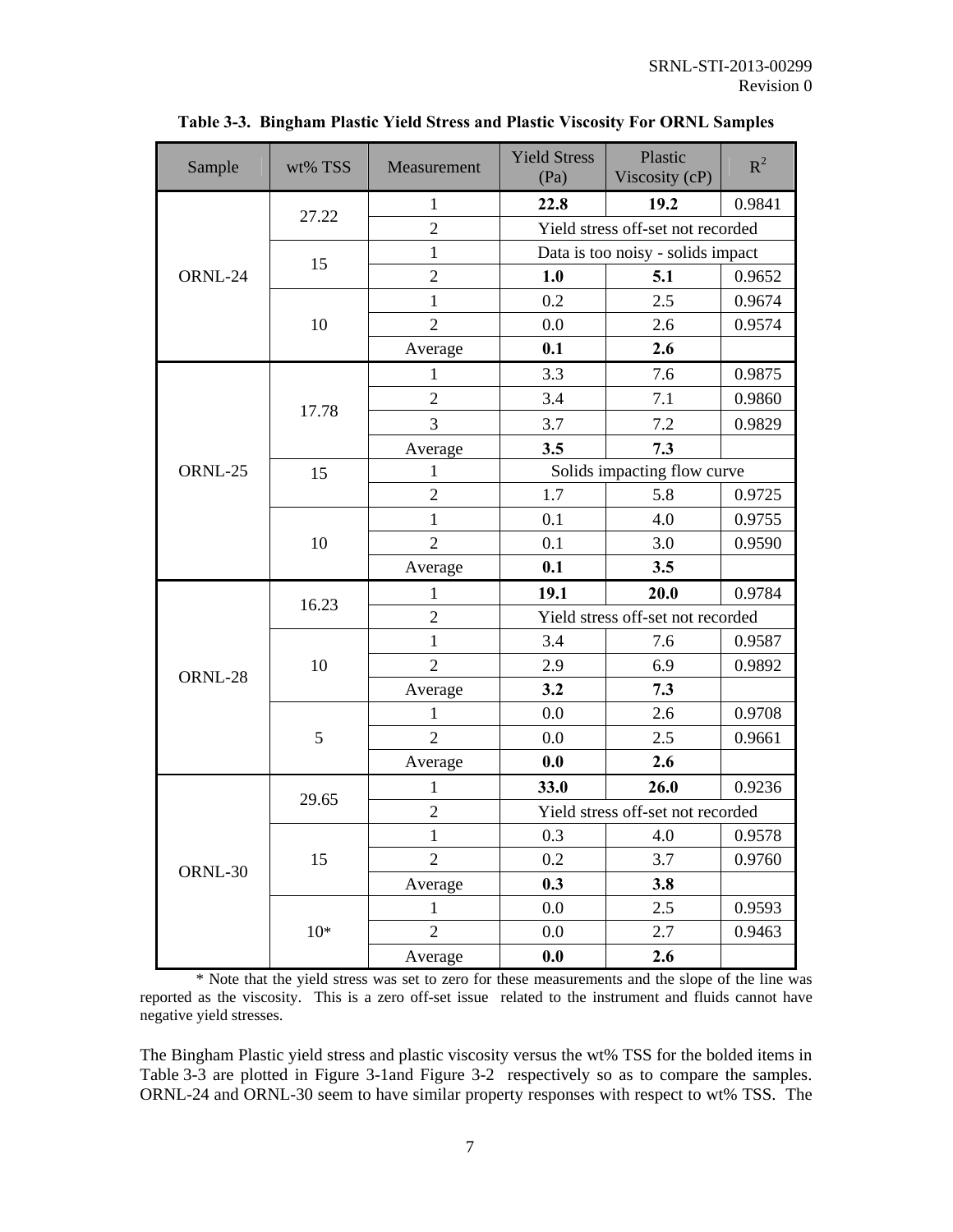ORNL-28 rheological properties approach those of ORNL-24/30 at a lower wt% TSS. The ORNL-25 sample seems to be fairly insensitive to wt% TSS as compared to the other ORNL samples.



**Figure 3-1 Bingham Plastic Yield Stress Versus Wt% TSS for ORNL-24/25/28/30 Sludges** 



**Figure 3-2 Plastic Viscosity Versus Wt% TSS for ORNL-24/25/28/30 Sludges**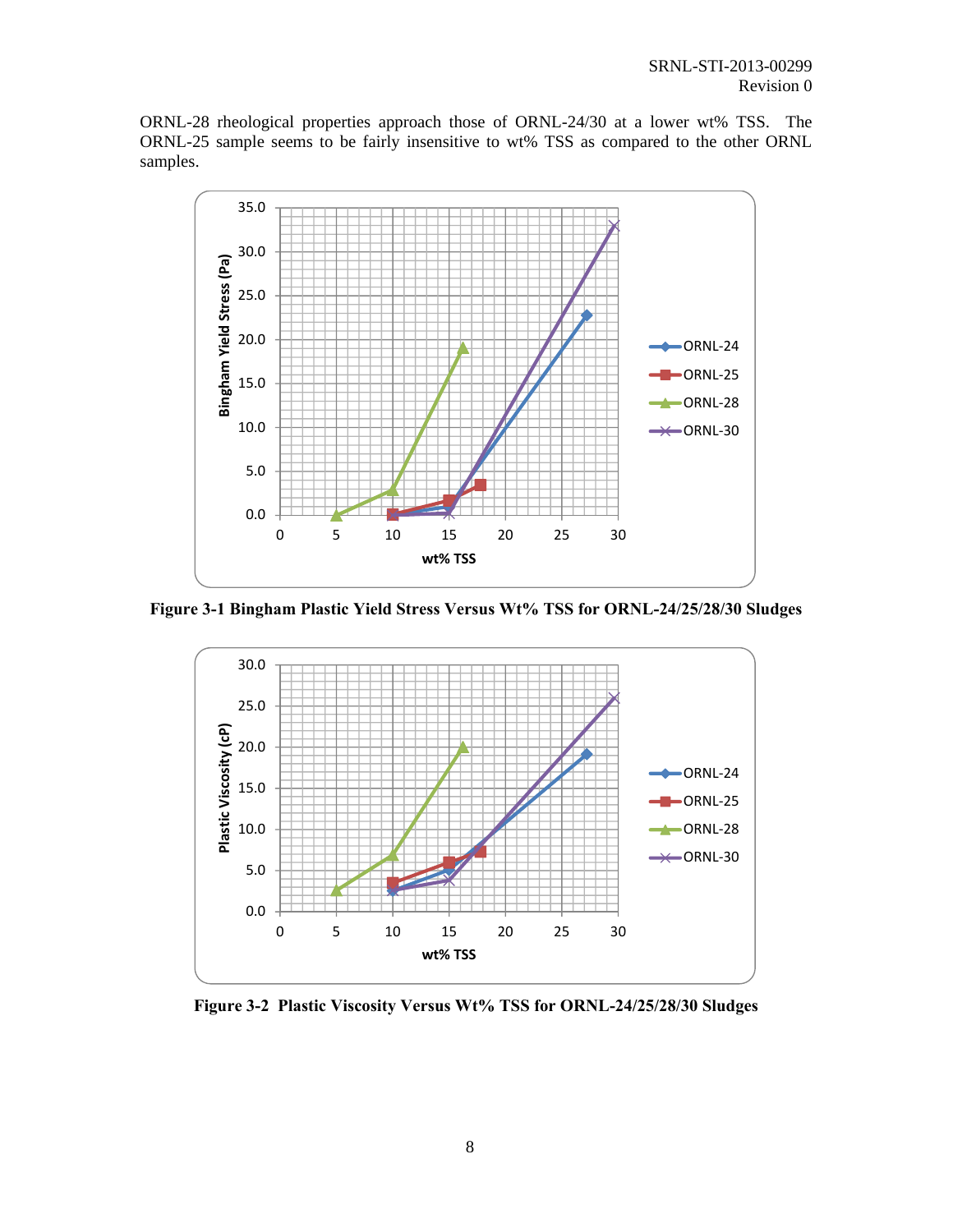### **4.0 Conclusion**

The TIC/TOC results are consistent between ORNL-25/28/30 samples. The ORNL-24 sample has a higher TIC/TOC as compared to the other ORNL samples.

The following rheological conclusions for the ORNL-24/25/28/30 sludge samples are:

- 1. Visually, all the ORNL samples seem to have cohesive properties.
- 2. All the ORNL samples seem to contain large particles that impact the flow curve measurements. Shear stress spikes, occurring in both the up and down flow curves is typical due to particles close to the gap distance (960 mircons) in at least one of the particle's dimension. The particles temporarily jam and release the rotor, causing these spikes. These large particles seem to have little impact on the overall rheological measurements. The shear stress spikes must be removed for curve fitting analysis of the data.
- 3. The Bingham Plastic yield stress and plastic viscosity versus wt% TSS for ORNL-24 and ORNL-30 are similar, indicating a common response to dilution.
- 4. The rheological flow properties of ORNL-25 are the least sensitive to changes in wt% TSS.
- 5. The rheological flow properties of ORNL-28 are the most sensitive to changes in wt% TSS. The Bingham Plastic yield stress reaches the same Bingham Plastic yields stress of the ORNL-24/30 samples at approximately 10 wt% TSS lower as compared to these samples.
- 6. The settled solids yield stress is consistent with the Bingham Plastic yield stress, where ORNL-24/28/30 samples have a much larger yield stresses as compared to the ORNL-25 sample.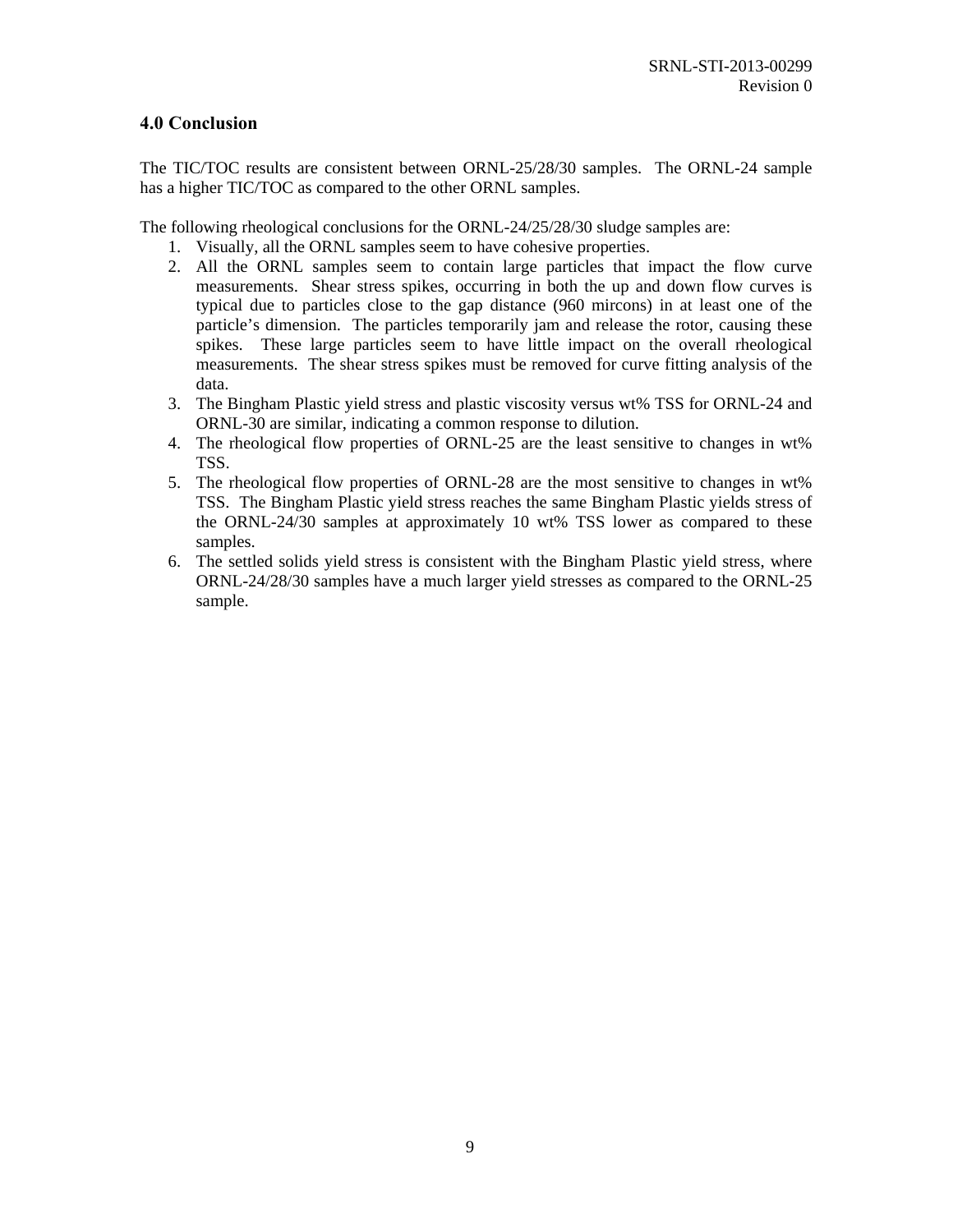### **5.0 References**

- <sup>1</sup> Liddell, P.V. and Boger D.V., "Yield Stress Measurements with the vane", Journal of Non-Newtonian Fluid Mechanics, Vol. 63, pp 235-261, 1996
- <sup>2</sup> Nguyen, Q.D. and Boger D.V., "Yield Stress Measurements for Concentrated Suspensions", Journal of Rheology, Vol. 27, pp 321-349, 1983
- $3$  Nguyen, Q.D. and Boger D.V., "Direct Yield Stress Measurement with the Vane Method", Journal of Rheology", Vol. 29, pp 335-347, 1985
- <sup>4</sup> Barnes, H.A. and Nguyen, Q.D., "Review Rotating Vane Rheometry a Review", Journal of Non-Newtonian Fluid Mechanics, Vol. 98, pp 1-14, 2001
- <sup>5</sup> Yoshimura, A. S., and Prud'Homme, P.K., "A Comparison of Techniques for Measuring Yield Stresses", Journal of Rheology, Vol. 31, pp 699-710, 1987
- <sup>6</sup> Steffe, J. F., "Rheological Methods in Food Processing Engineering", Freeman Press,  $2<sup>nd</sup>$  edition, 1996
- <sup>7</sup> Barnes, H. A. and Carnali, J. O., "The vane-in-cup as a novel rheometer geometry for shear thinning and thixotropic materials", Journal of Rheology, Vol. 34, pp 841-866, 1990
- 8 Darby, R., *Chemical Engineering Fluid Mechanics, 2nd edition*. Marcel Dekker: 2001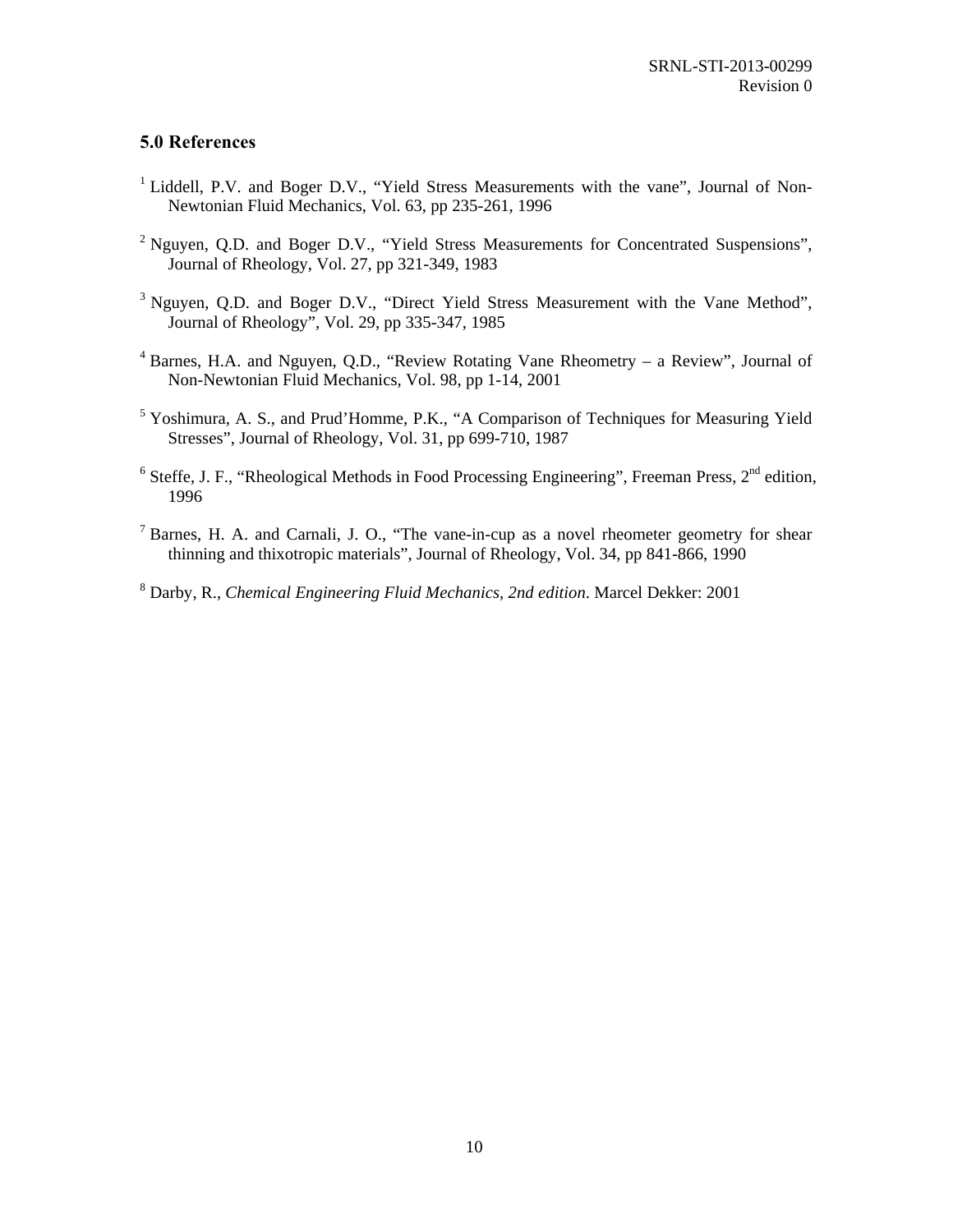**Appendix A. Vane and Flow Curves**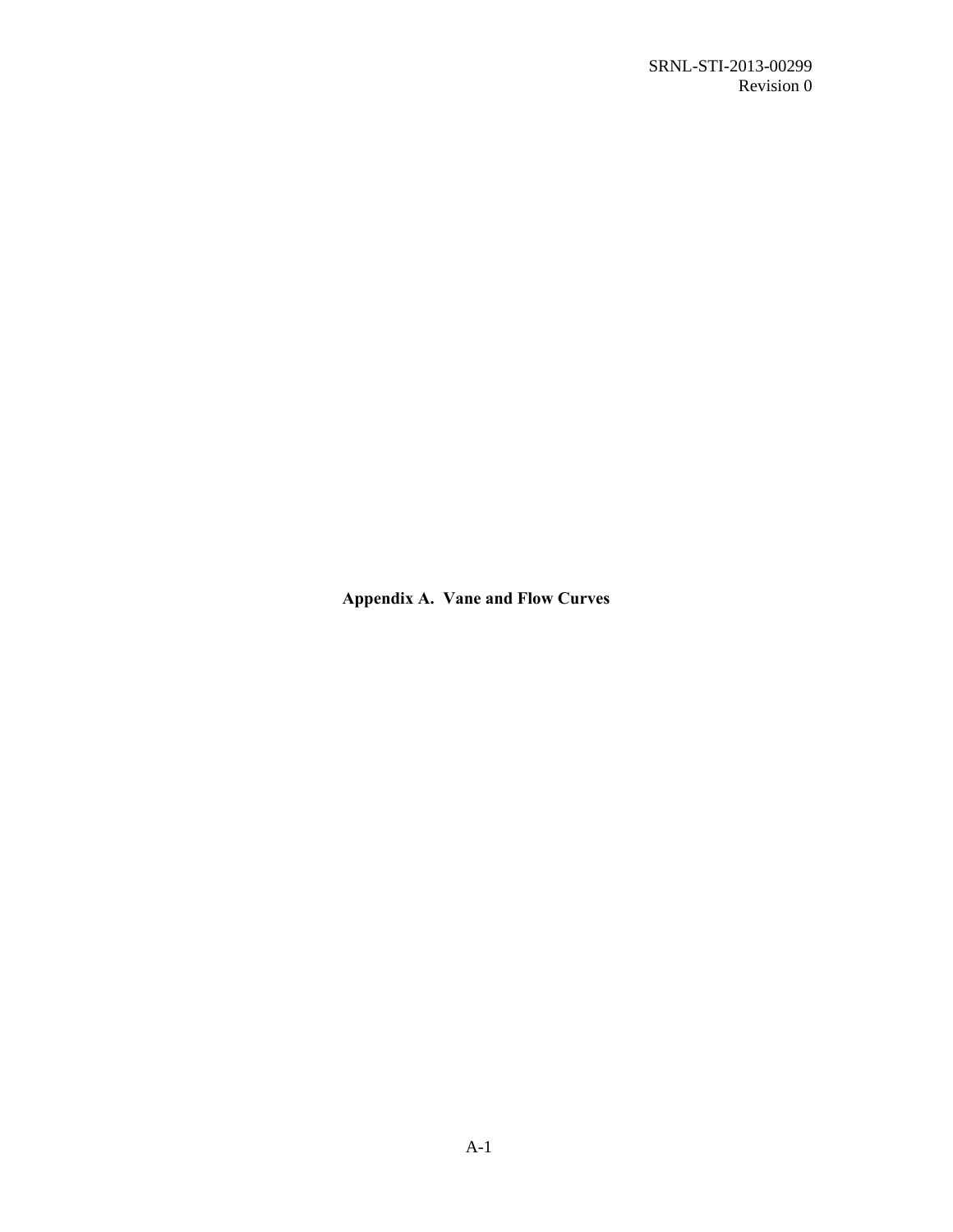

**Figure A-1. ORNL-24 Vane Curve, 0.6 RPM** 



**Figure A-2. ORNL-25 Vane Curve, 0.6 RPM**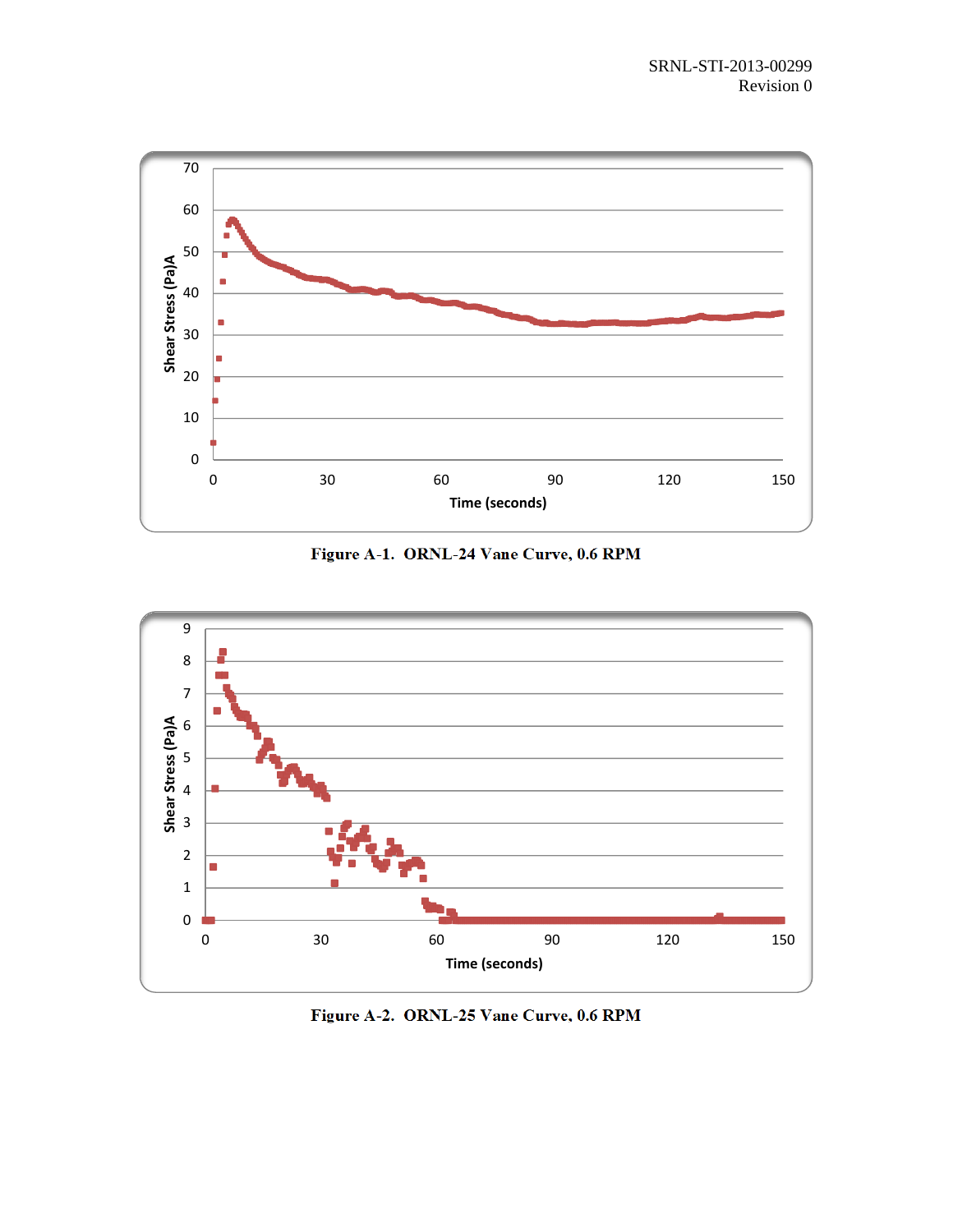

**Figure A-3. ORNL-28 Vane Curve, 0.6 RPM** 



**Figure A-4. ORNL-30 Vane Curve, 0.6 RPM**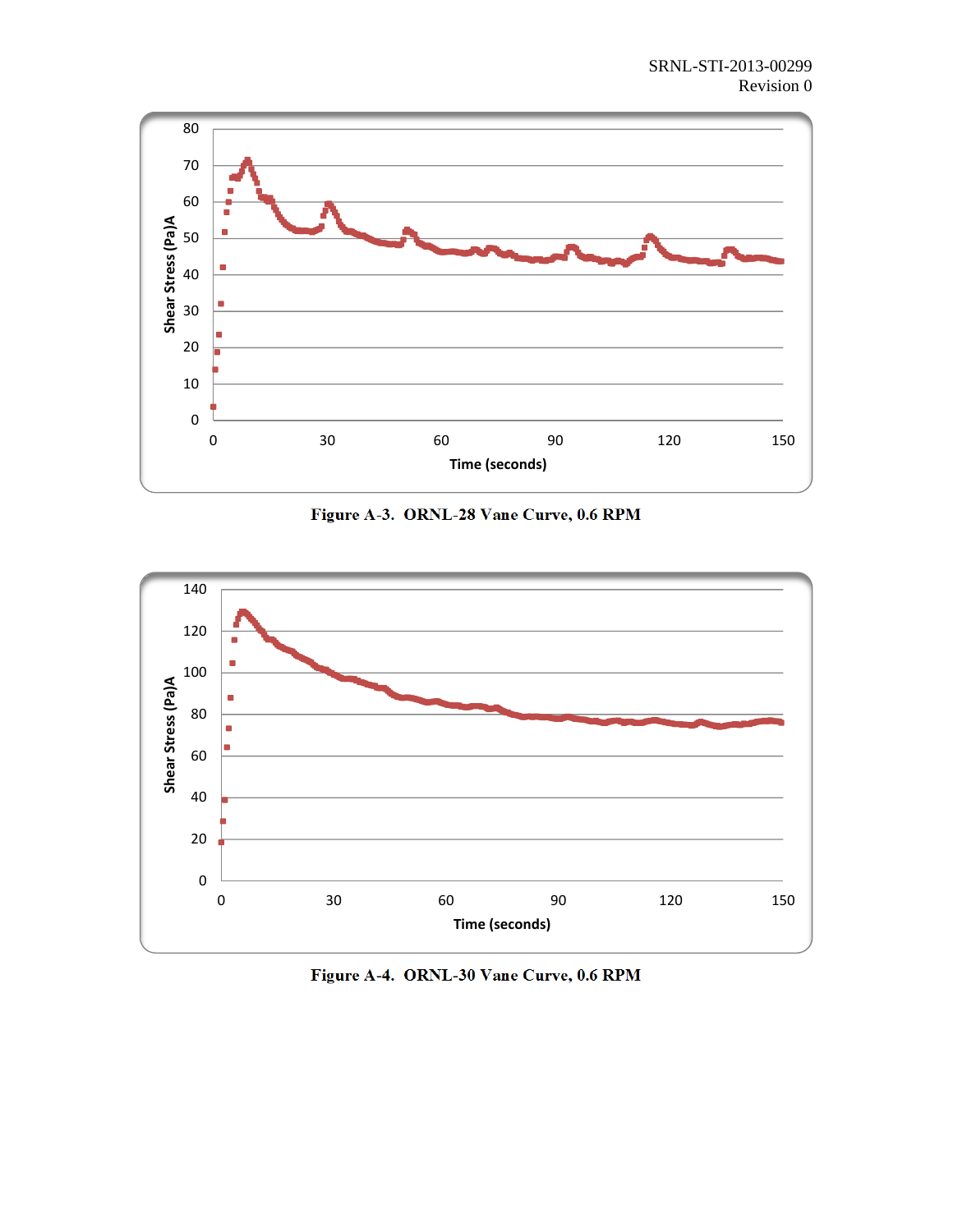

**Figure A-5. ORNL-24 As-Received Flow Curve, 1st Measurement** 



**Figure A-6. ORNL-24 15% TSS Flow Curve, 1st Measurement**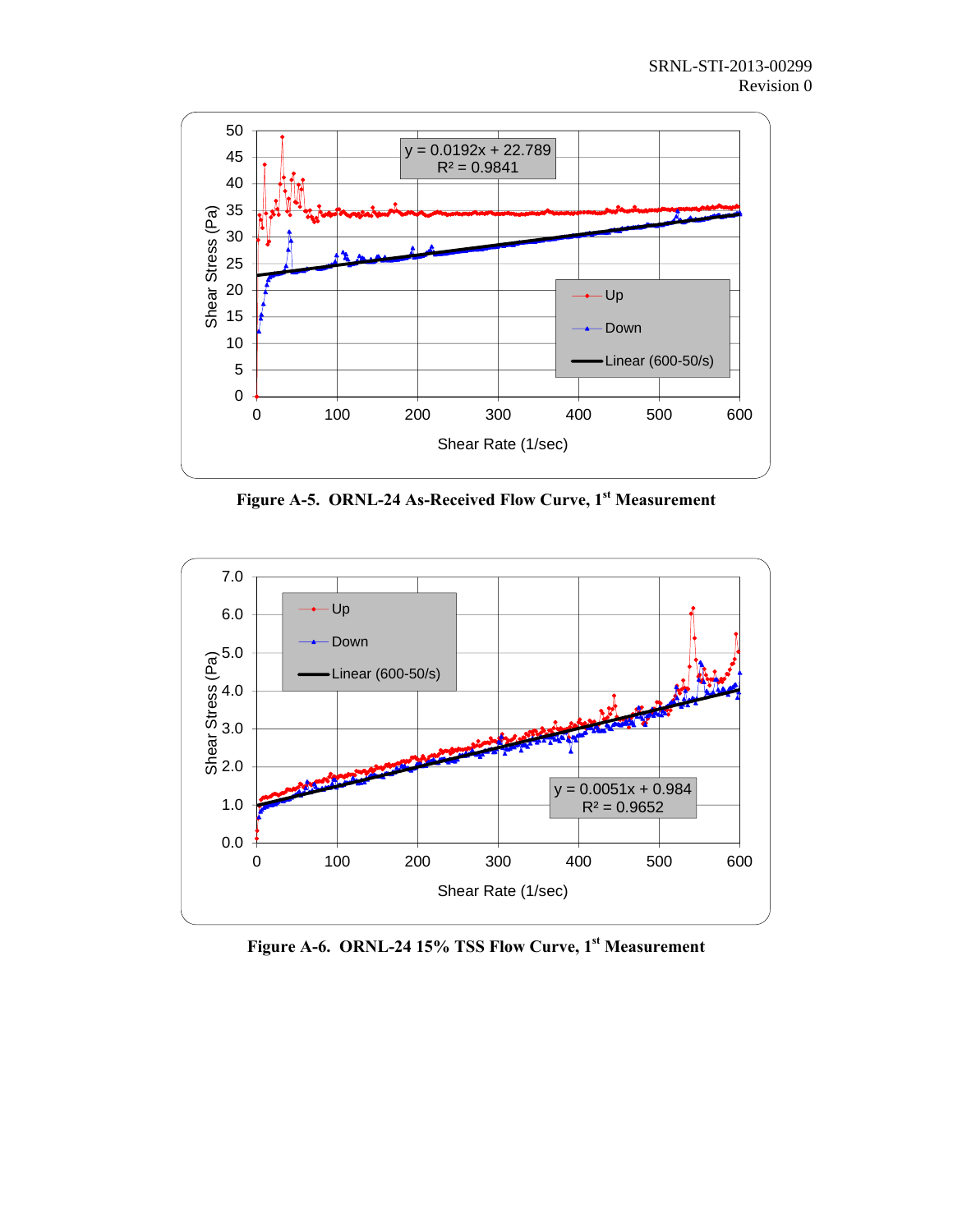

**Figure A-7. ORNL-24 15% TSS Flow Curve, 2nd Measurement** 



Figure A-8. ORNL-24 10% TSS Flow Curve, 1<sup>st</sup> Measurement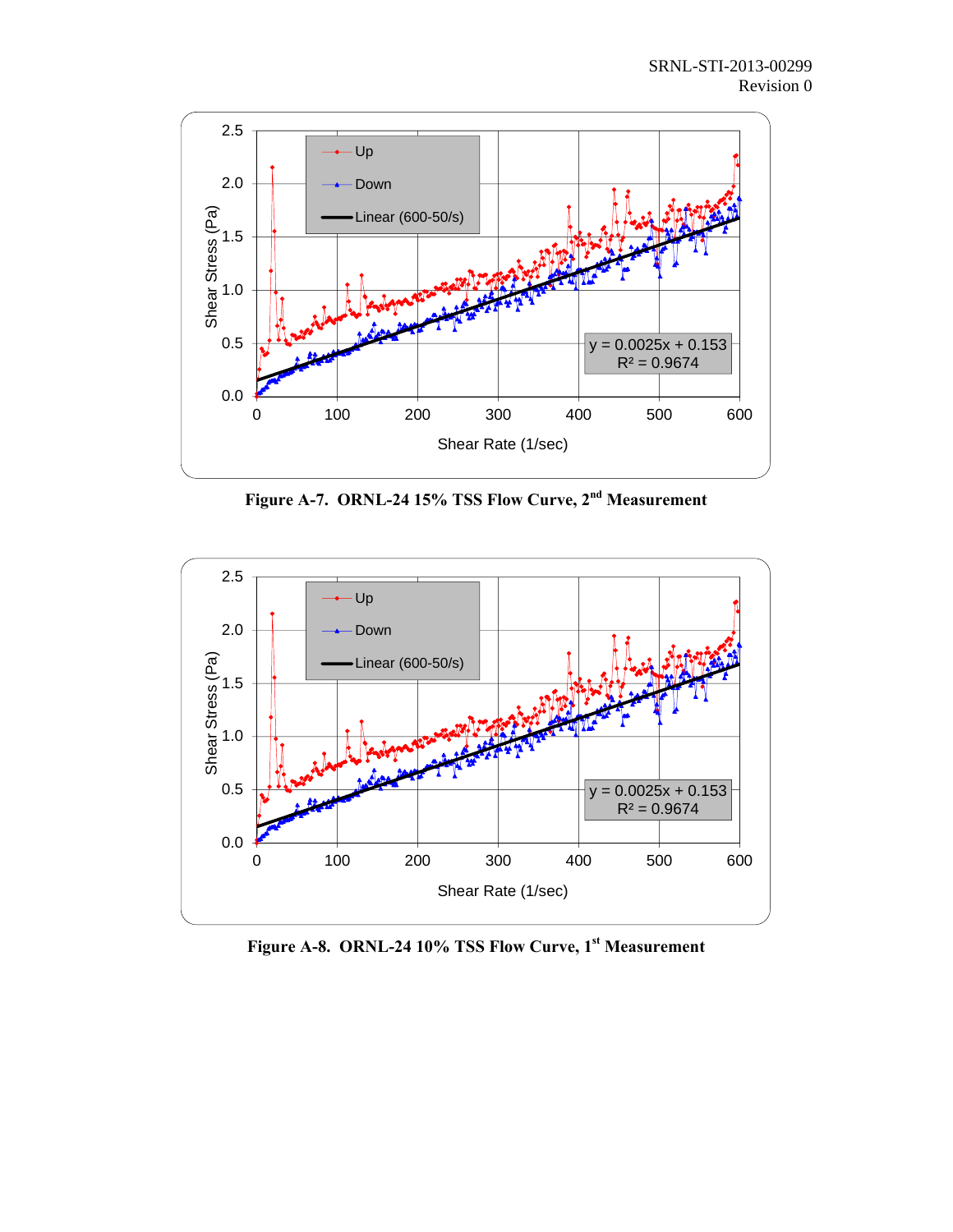

**Figure A-9. ORNL-24 10% TSS Flow Curve, 2nd Measurement** 



**Figure A-10. ORNL-25 As-Received Flow Curve, 1st Measurement**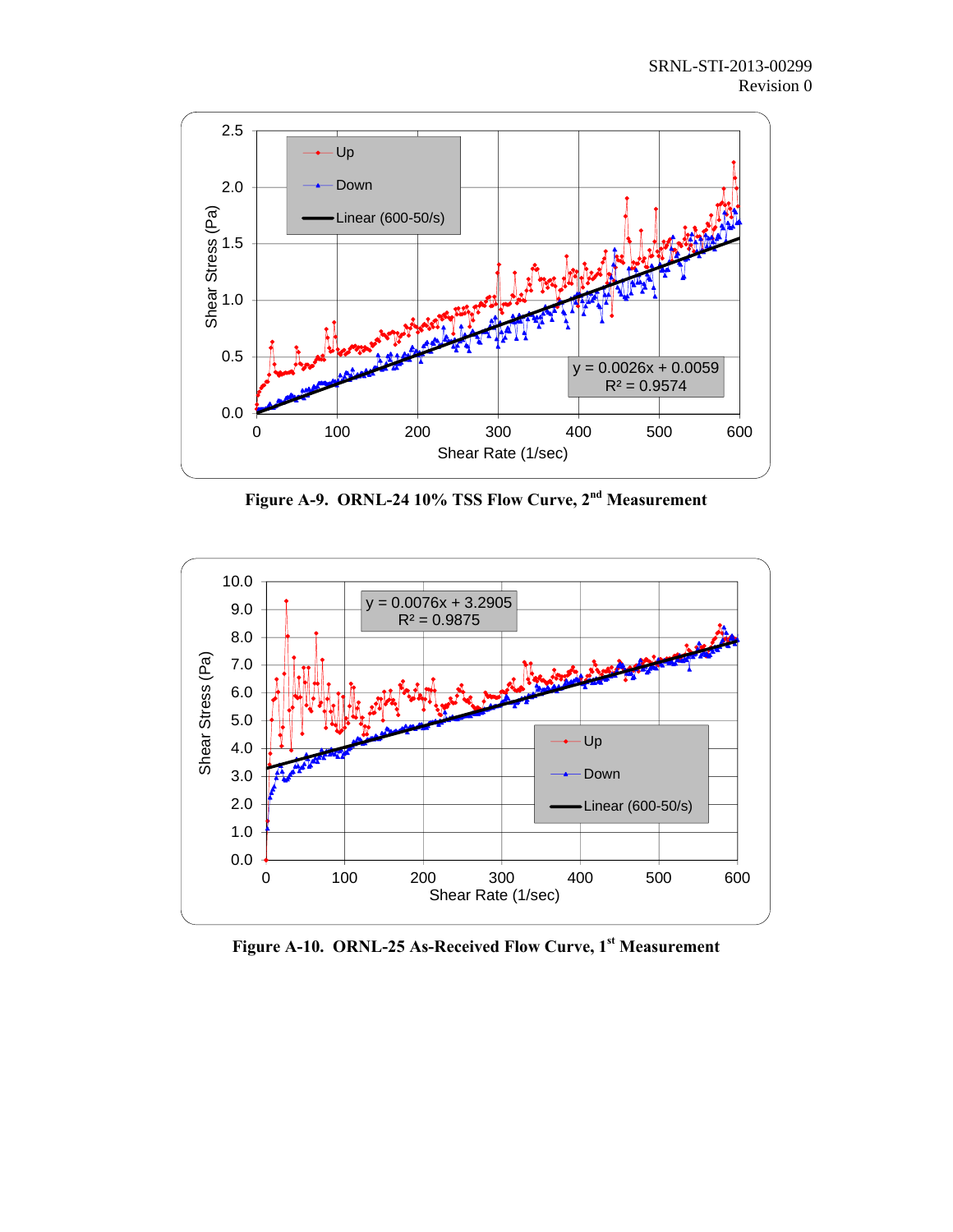

**Figure A-11. ORNL-25 As-Received Flow Curve, 2nd Measurement** 



**Figure A-12. ORNL-25 As-Received Flow Curve, 3rd Measurement**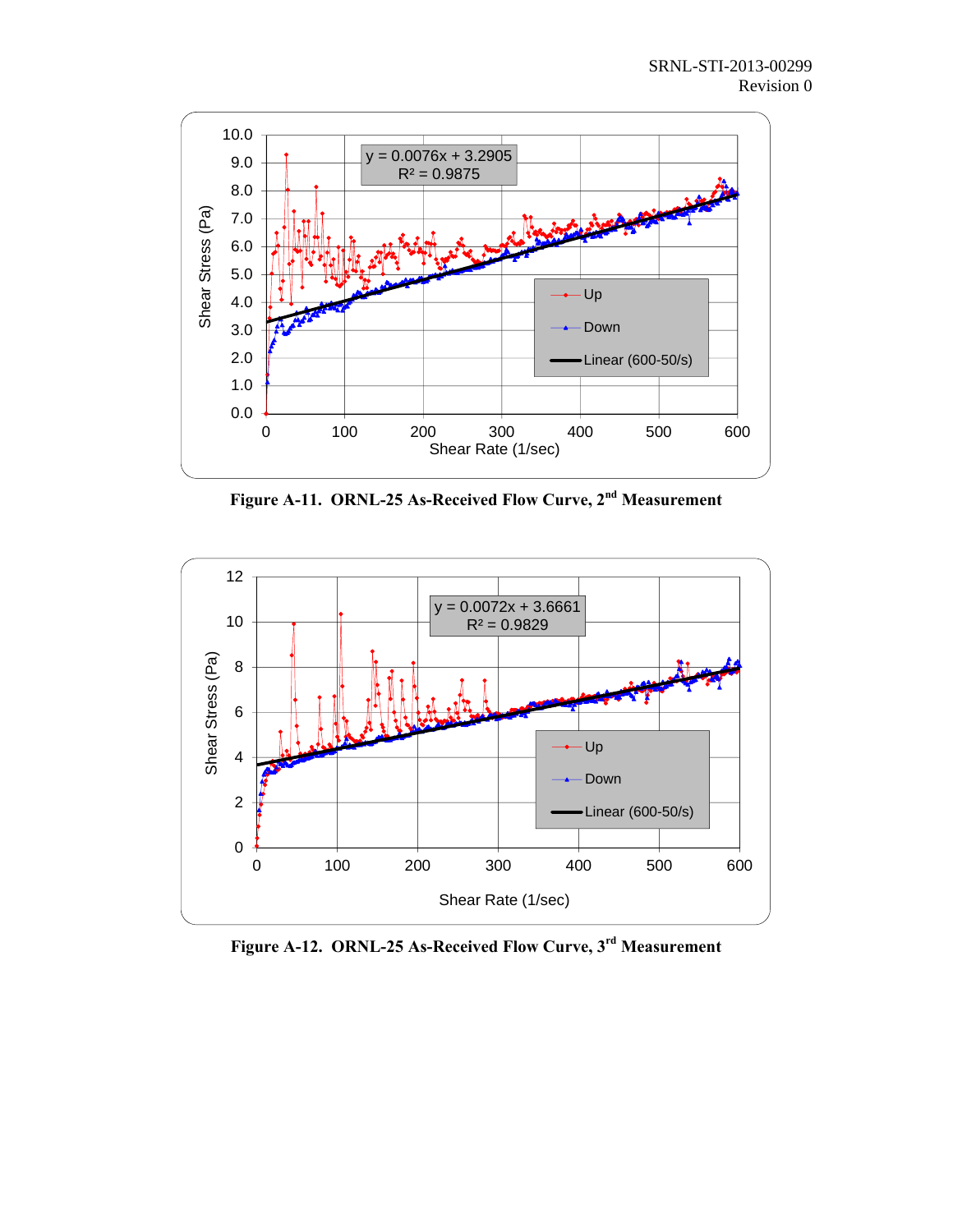

**Figure A-13. ORNL-25 15% TSS Flow Curve, 2nd Measurement** 



**Figure A-14. ORNL-25 10% TSS Flow Curve, 1st Measurement**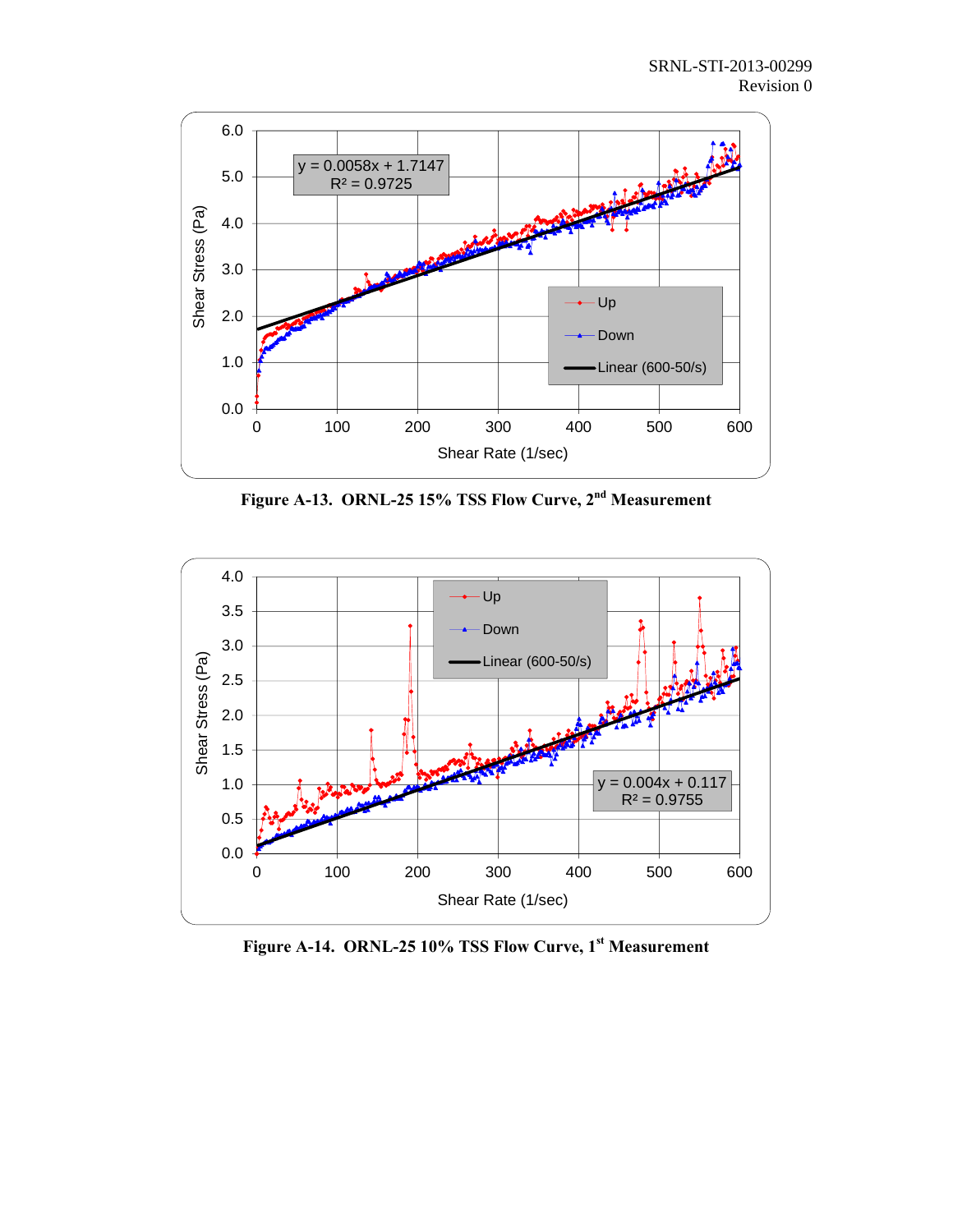

**Figure A-15. ORNL-25 10% TSS Flow Curve, 2nd Measurement** 



**Figure A-16. ORNL-28 As-Received Flow Curve, 1st Measurement**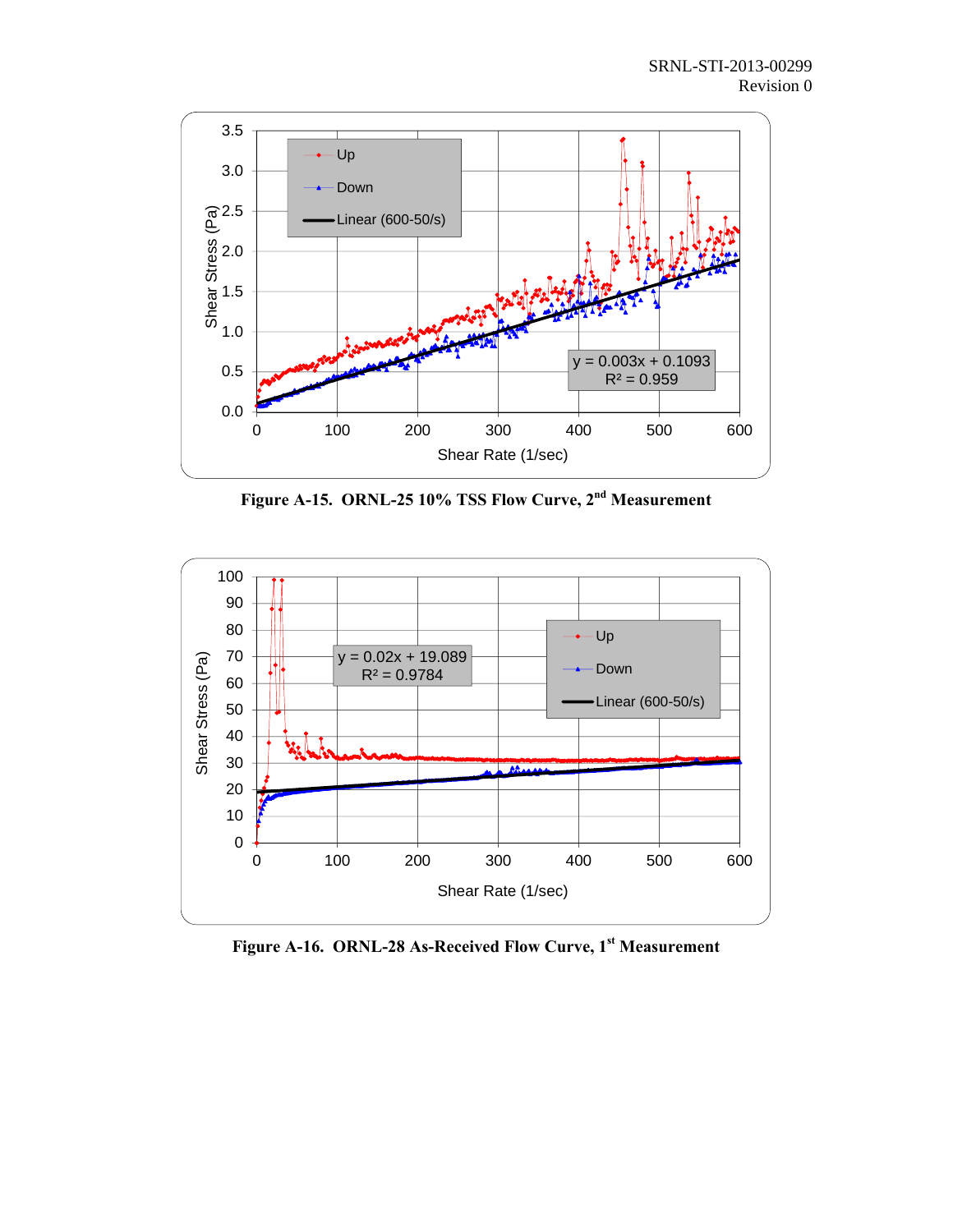

**Figure A-17. ORNL-28 10% TSS Flow Curve, 1st Measurement** 



**Figure A-18. ORNL-28 10% TSS Flow Curve, 2nd Measurement**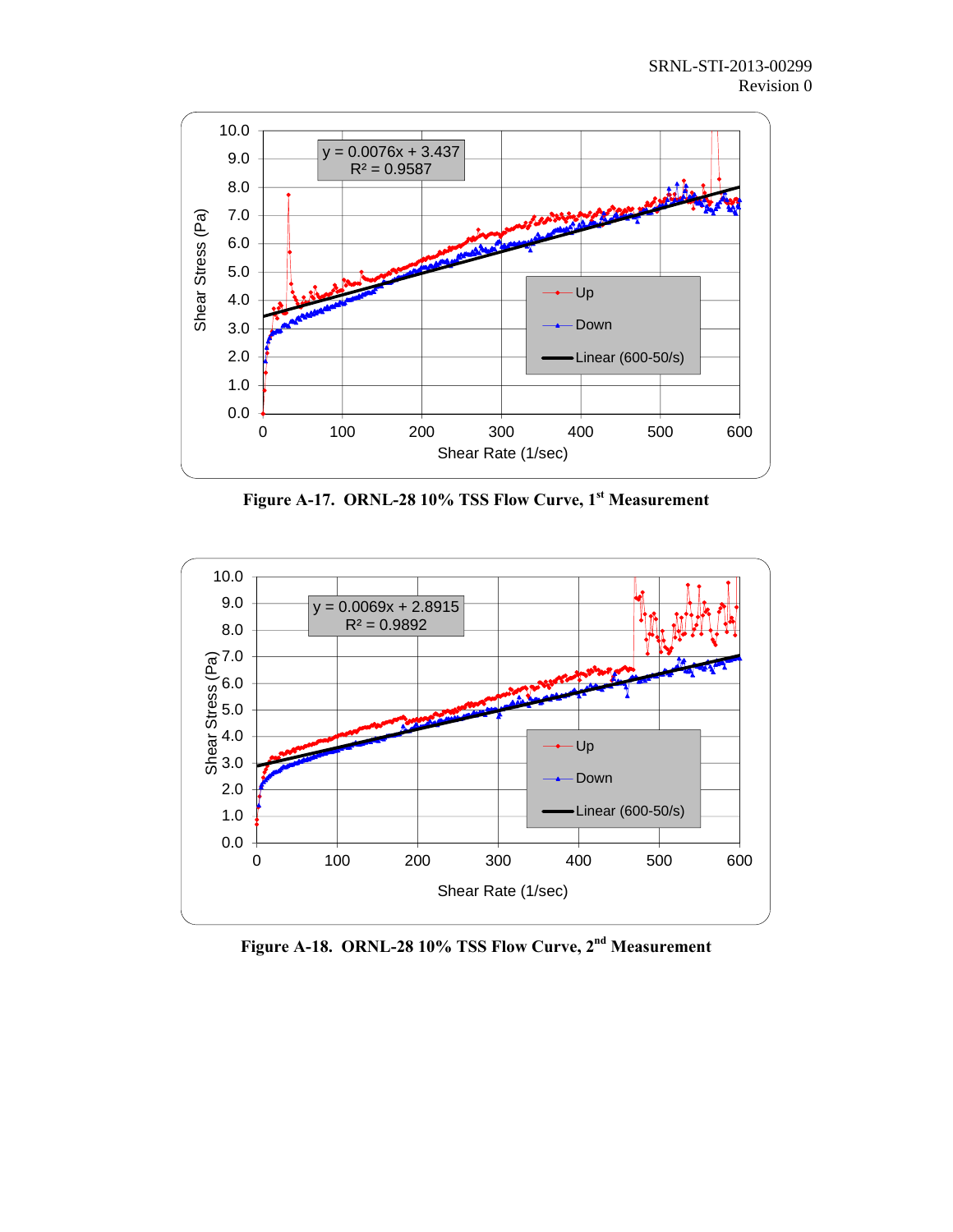

**Figure A-19. ORNL-28 5%TSS Flow Curve, 1st Measurement** 



**Figure A-20. ORNL-28 5%TSS Flow Curve, 2nd Measurement**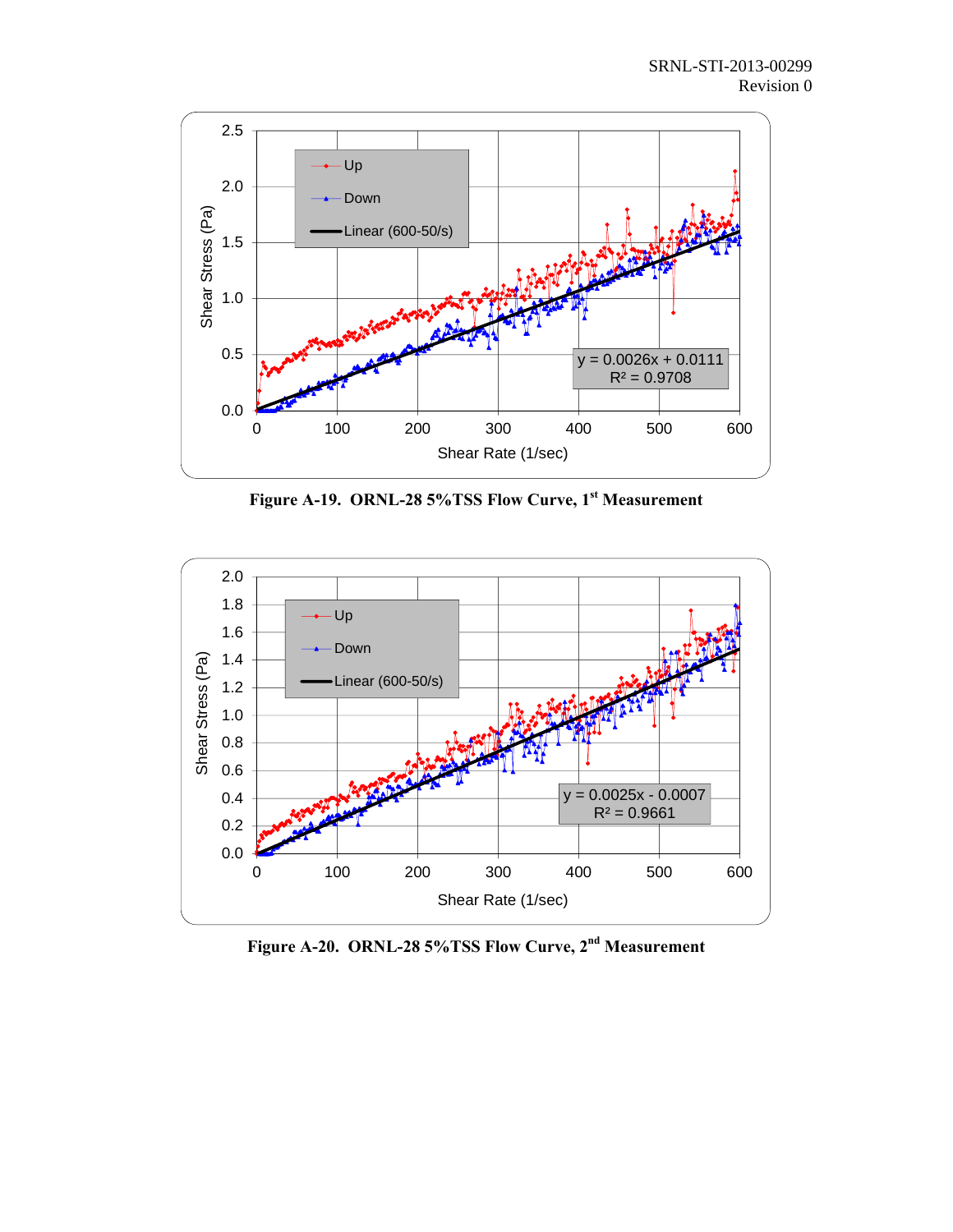

**Figure A-21. ORNL-30 As-Received Flow Curve, 1st Measurement** 



**Figure A-22. ORNL-30 15% TSS Flow Curve, 1st Measurement**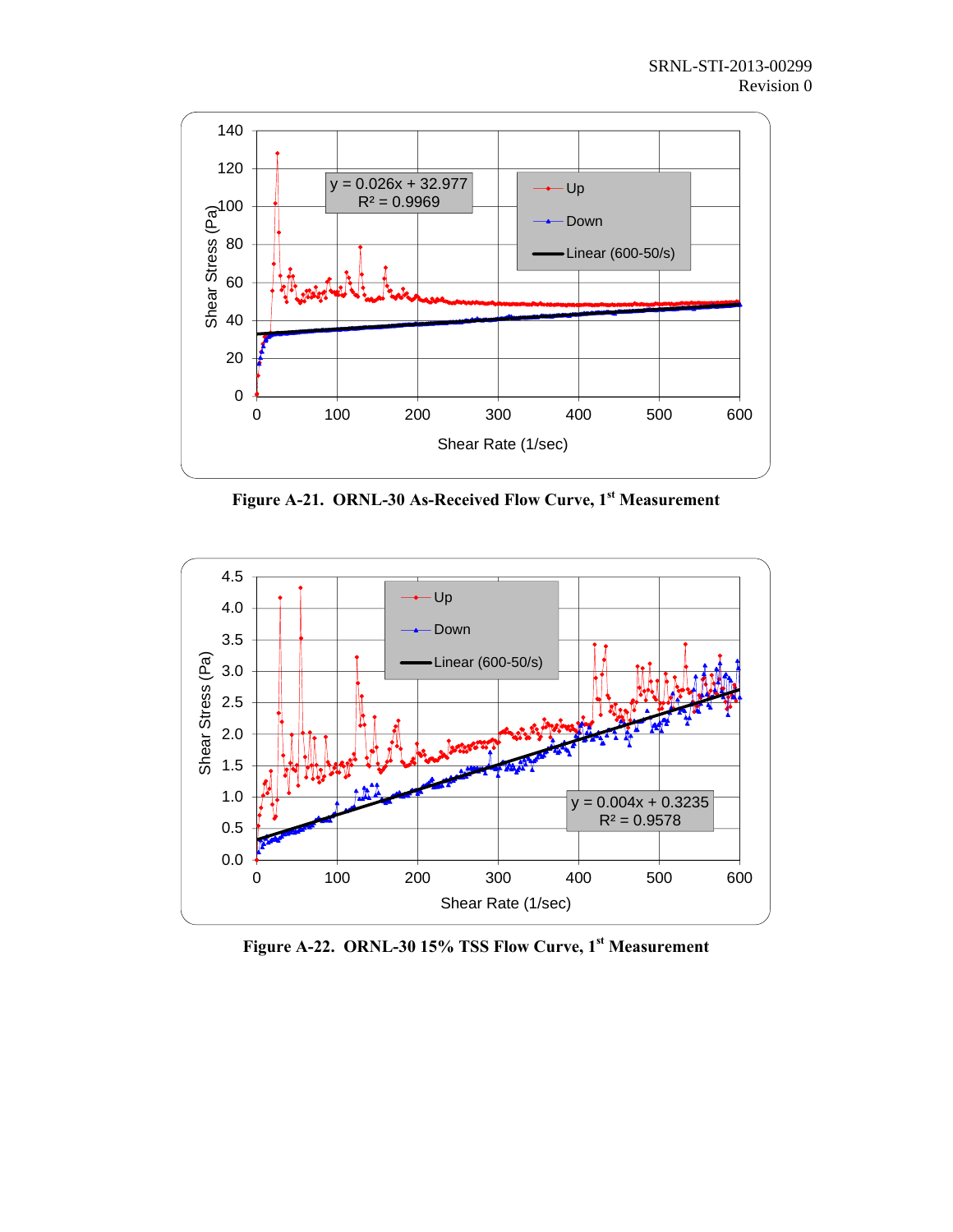

**Figure A-23. ORNL-30 15% TSS Flow Curve, 2nd Measurement** 



**Figure A-24. ORNL-30 10% TSS Flow Curve, 1st Measurement**